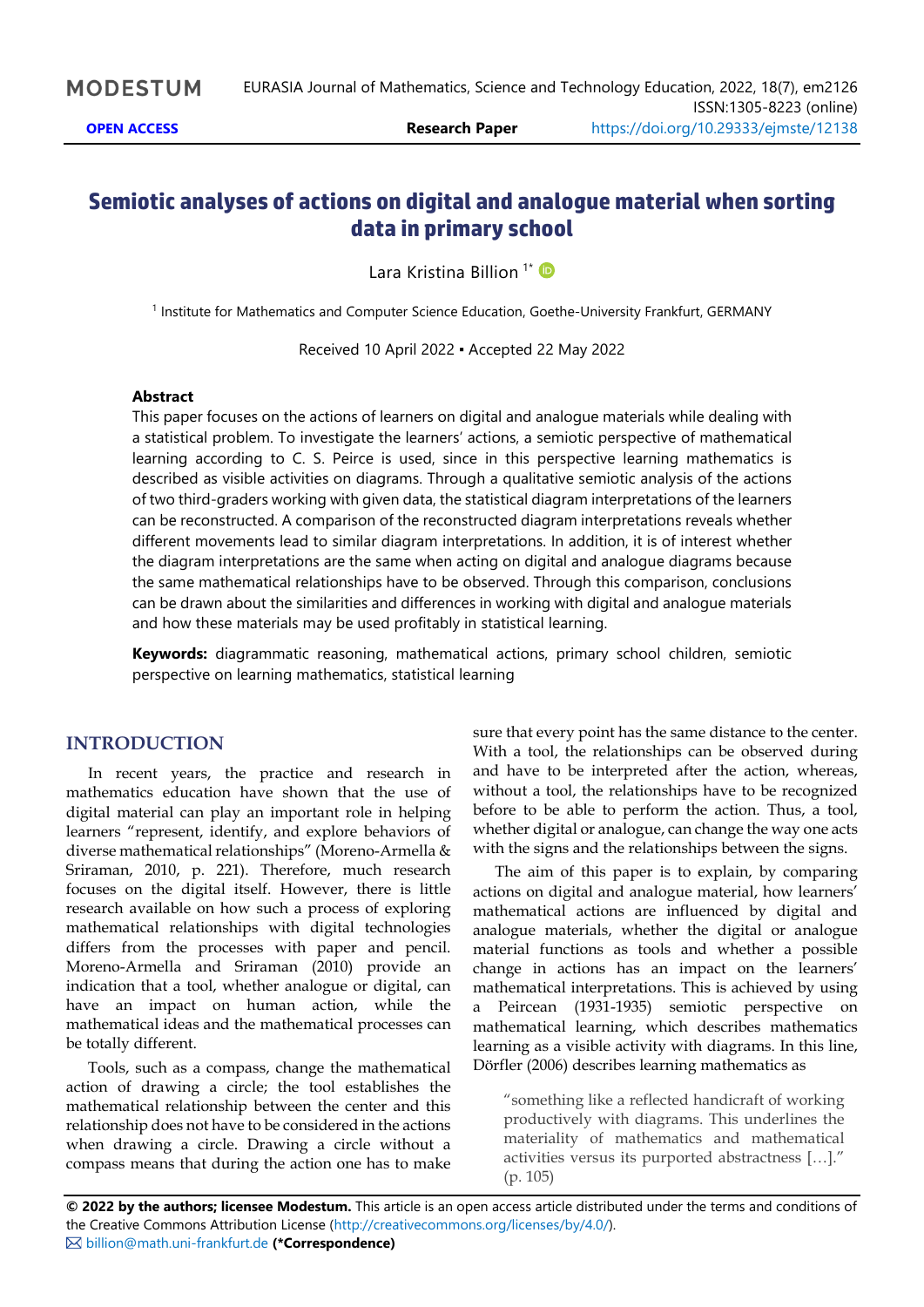## **Contribution to the literature**

- In the paper, the actions of primary school children on digital and analogue materials are analyzed to reconstruct their mathematical interpretations. The compared analyses provide information about whether comparable digital and analogue learning situations lead to different interpretations.
- The analysis, which is specifically adapted to the semiotic perspective according to Peirce, enables a focus on mathematical activities on materials rather than the pure evaluation of didactically prepared materials.
- The results show how the materials function as tools that can influence the learners' actions and interpretations, and refer to how digital and analogue material can be used profitably in primary mathematics lessons.

A diagram, according to Peirce can be understood as "a representation of relations that is constructed by means of 'system of representation.' Such a system is defined by a set of rules, conversations, and a certain ontology" (Hoffmann, 2010, p. 42). A 'system of representation' can be a specific order of material, something written down on paper or related gestures. In this paper, adopting this semiotic view, the actions on digital and analogue material arrangements are analyzed to reconstruct which rules and relations the learners can recognize and establish in the 'system of representation'. These reconstructed mathematical diagram interpretations of the learners are compared to describe possible differences or similarities between them.

With this goal in mind, firstly, the theoretical background describing the semiotic perspective according to Peirce on the learning of mathematics is presented. Secondly, important terms required for teaching statistics in primary school are briefly highlighted. Thirdly, a link is made between the theory presented and the aims of this paper which are used to formulate the research questions. This is then followed by the description of the data collection and the presentation of the semiotic qualitative analysis. Subsequently, the diagram interpretations of two thirdgraders (9 year-olds) are reconstructed and compared. At the end of the paper, the results are summarized and discussed with regard to the research questions.

## **THEORETICAL FRAMEWORK**

The theoretical framework clarifies what signs, their usage, and the term of diagrammatic reasoning mean and, thus, elaborates a semiotic definition of actions. It also relates to the mathematical content of the empirical example by focusing on statistical learning.

## **The Semiotic Perspective on Learning Mathematics**

In the semiotic sense, with a mathematical activity, we perform "means of visible signs, and by interpreting and transforming signs we develop mathematical knowledge" (Hoffmann, 2006, p. 279). Thus, working with visible signs, which includes the interpretation and transformation of signs, is the core of doing mathematics. By using signs, we have the means to think about mathematical relations and thereby develop new signs. Peirce (CP 2.228), describes a sign as something that stands for someone in a certain sense. A sign is directed to someone and evokes in that person an *interpretant*, for example, an equivalent or perhaps more developed sign (CP 2.228). This "interpretant is determined by the concepts, theories, habits, and skills of the observer […]" (Schreiber, 2013, p. 57). Therefore, the recognition of relations between signs, or the perception of a sign as a sign, depends on the previous mathematical experiences of the learners (Billion, 2021a). In other words, "[P]attern recognition depends partly on the already memorized patterns" (Dörfler, 2006, p. 108).

Peirce distinguishes three types of signs: icons, indices and symbols. An icon is characterized by its similarity to its object and has the function of representing relationships (Bakker & Hoffmann, 2005). However, icons are not similar themselves; the impression of similarity is because one can do possible activities with the icons (Kadunz, 2006). An index draws the sign reader's attention to something, while the meaning of a symbol is determined by its usage or a rule (Bakker & Hoffmann, 2005). The described types of signs can be placed in relationship to each other and, in this way, signs that are more complex can be generated; diagrams are described as such, being complex signs which "are primarily of an iconic character but contain indexical and symbolic elements as well" (Dörfler, 2006). A definition that focuses less on the three types of signs states that signs which are in a contradiction-free context and have certain rules for usage are considered diagrams in the Peircean sense (Dörfler, 2016). Based on these definitions, diagrams are not only geometric figures but can also be equations, algebraic theorems or a sentence in spoken language (Dörfler, 2016).

Diagrams, themselves, do not have a fixed meaning or sense; the (mathematical) meaning unfolds through the activities with diagrams which include the learners' interpretations (Dörfler, 2006). In this sense, mathematical reasoning is diagrammatic and "all reasoning depends directly or indirectly upon diagrams" (Peirce, NEM IV, p. 314):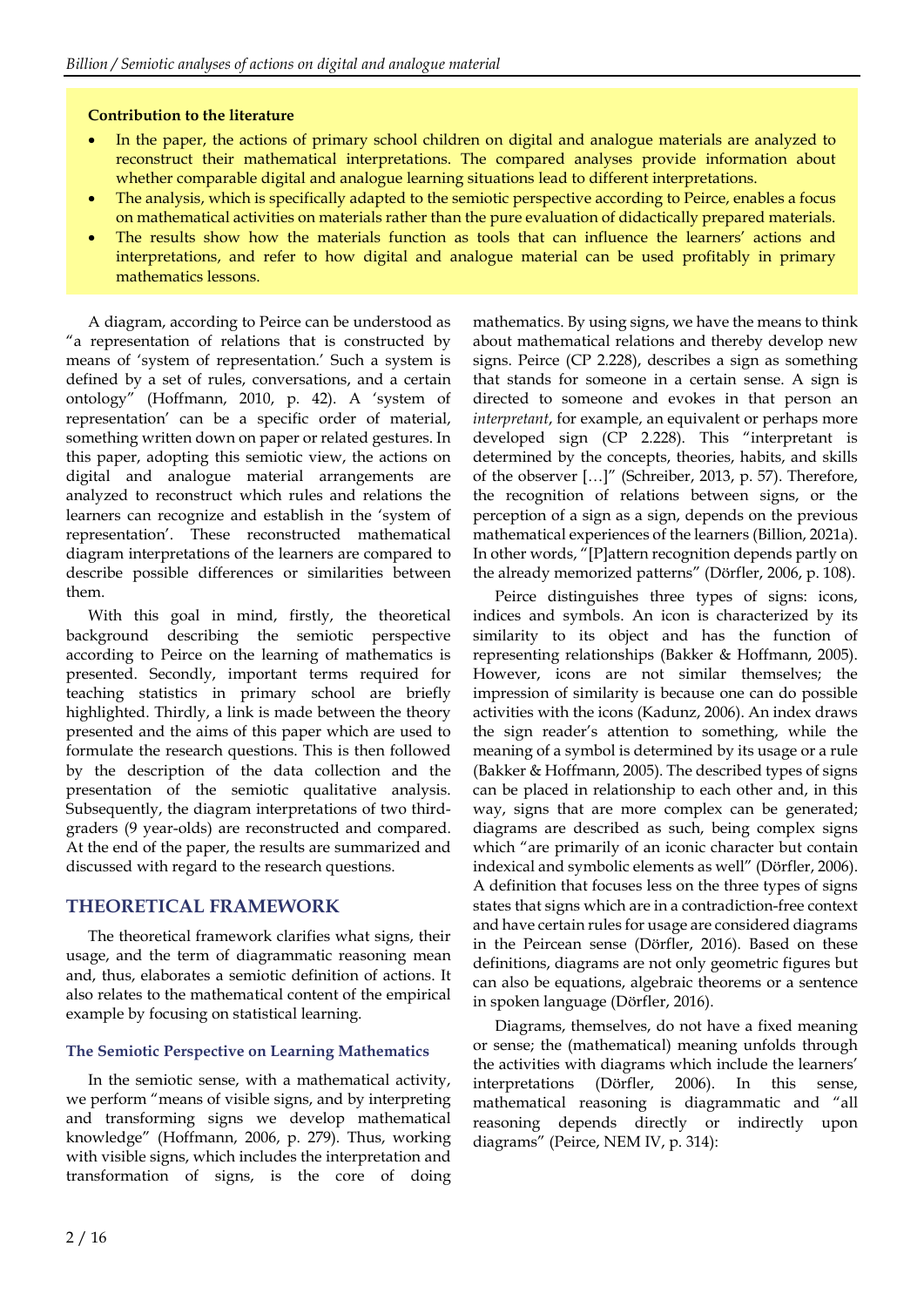"By diagrammatic reasoning, I mean reasoning which constructs a diagram according to a precept expressed in general terms, performs experiments upon this diagram, notes their results, assures itself that similar experiments performed upon any diagram constructed according to the same precept would have the same results, and expresses this in general terms" (Peirce, NEM IV, p. 47-48).

Mathematical rules and relations determine how to construct, read and experiment with a diagram (Hofmann, 2010). Depending on the activities, according to the different possible rules, the signs "might give rise to essentially different diagrams" (Dörfler, 2016, p. 25). For instance, Dörfler (2016) draws a comparison to an everyday example in which the same cards of a playing card deck perform different roles in different card games. Thus, the use of diagrams, which means activities according to certain rules and relations between the signs, is of great importance for learning mathematics.

In the empirical example of this paper, the learners have to construct a statistical display to answer given questions. In relation to the diagrammatic reasoning mentioned above, the construction of a diagram could be the creation of a plot with a sorting according to the values of a characteristic on the data card. Generating such a diagram must be motivated by the need to represent relations that are significant to the answer the given question. To explore the constructed diagram, actions defined by the relationships between the signs can be performed, for example, modifying the scale of the plot. Changing the scale of the plot is bound to certain relationships:

"a dot has to be put above its value on the x-axis and this remains true if the scale is being changed." (Bakker & Hoffmann, 2005, p. 341).

When transforming the diagram, other relationships come to the fore and it becomes possible to make more detailed assumptions about the distribution. Diagrammatic reasoning also includes the observation of the results of exploring and reflecting on them. It is primarily through this reflection that new mathematical relationships can be recognized and expressed in general terms.

## **The Understanding of Actions in a Semiotic View**

According to the semiotic theory, actions on diagrams are of major importance in learning mathematics (e.g., Dörfler, 2006; Peirce, NEM IV). These actions allow the learners to construct and explore diagrams and, once performed, the actions bring to light other mathematical relations that enable (mathematical) knowledge processes. The difficulty of performing the appropriate actions on a diagram depends on recognizing and observing the relationships that the

diagram represents. Learning mathematics can be described as a mutual process in which learners notice already known relations and observe them in their actions, and can recognize further relations by observing the results of these actions. In this way, the more adept the learners are in using a diagram, the more mathematical relations they know and the better they can decide which actions are possible and which are not. This suggests that actions on the diagram are determined by the learner's interpretation, which, in turn, depends on their mathematical experiences and interaction with other learners (Dörfler, 2006). Huth (2022) shows that gestures, like actions, can also indicate possible transformations on diagrams and even the gestures themselves can have a diagrammatic character.

In terms of the types of signs described by Peirce, the focus is especially on indices as an index can be regarded as a reference to action,

"An index represents an object by virtue of its connection with it. It makes no difference whether the connection is natural, or artificial, or merely mental" (Peirce, MS [R] 142).

For indices, the connection to an object is of great importance as it refers to the object through this connection. Concerning the actions on a material, the sign that arises from such actions can be regarded as an index of these actions. In the process of the action, the sign tells the actor whether he or she is right or wrong, thus, the actor can adjust their actions accordingly (Kadunz, 2016). Through this reciprocal process, the actor can notice relationships during the action, which, in turn, are expressed through the action. Tools can shorten the actions and, hence, the relationships may not be obvious in the actions. Kadunz (2016) argues that when a digital tool is used there can be a complete separation of the action and the relation. In the statistical example considered in this paper, during the action of assigning a characteristic carrier to a value on the scale, the resulting sign (arrangement of material) reports back to the actor whether the assignment was correct. In the action, the relationship between the characteristic carrier and its matching value is expressed by the positioning of this characteristic carrier in the plot.

By using a digital tool such as TinkerPlots (Konold  $&$ Miller, 2011), a click on the *separate* button assigns all characteristic carriers to the appropriate values on the scale. With the action of clicking, the relationships represented by the diagram are no longer observed. TinkerPlots also permits a drag-movement over the plot to assign a characteristic carrier to a value on the scale. By using this action, some relationships are established, such as the relationship between the characteristic and the axis on which the scale is plotted. However, the relationship between the characteristic carrier and its matching value is not expressed in the action.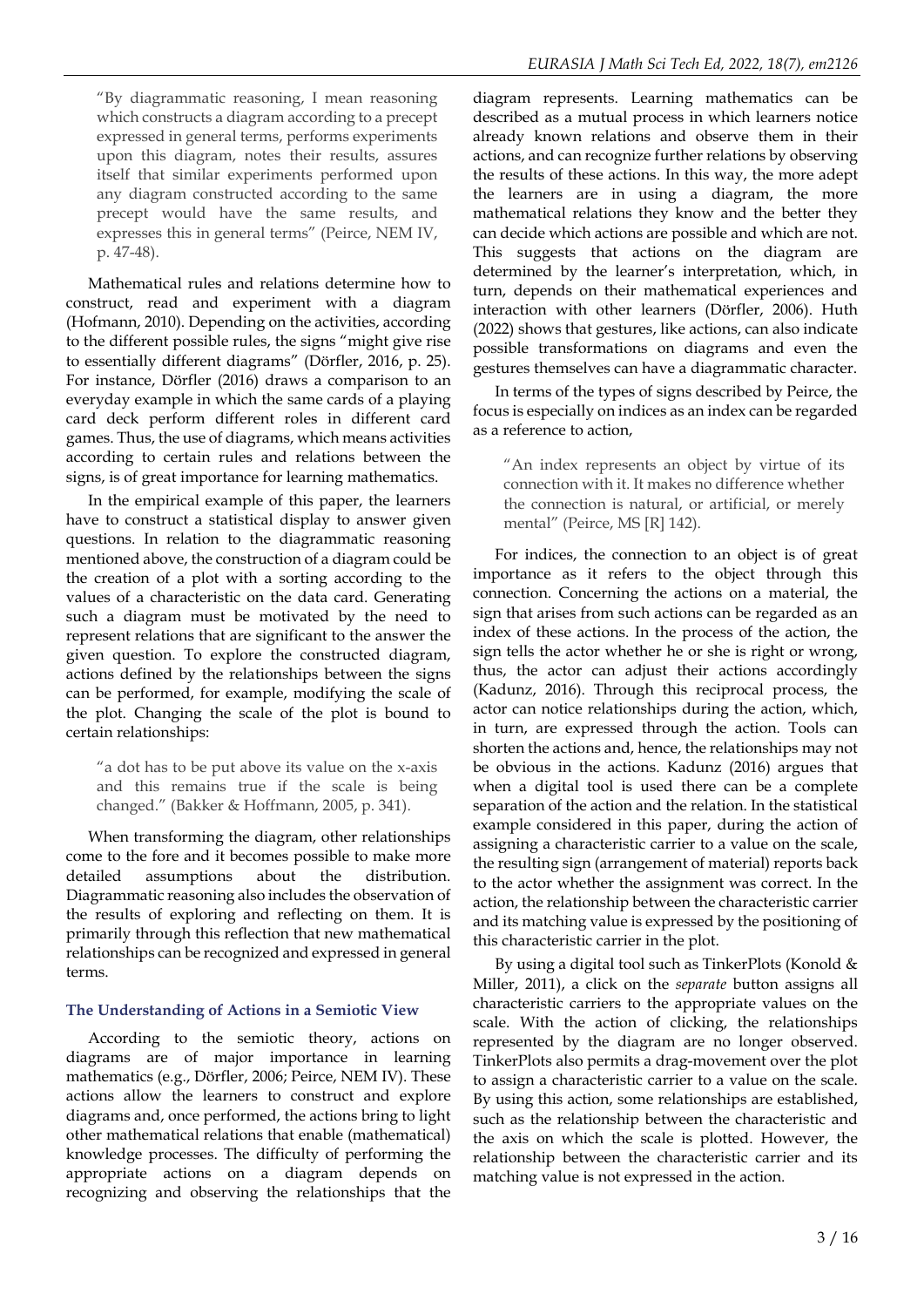## **Statistical Learning in Primary School**

To live as an independent citizen in a data-driven community "today's students need to learn to work and think with data and chance *from an early age*" (Ben-Zvi, 2018, p. vii, emphasis in the original). It is primarily important that learners develop an understanding of data rather than teaching learners different skills independently of each other (Ben-Zvi & Garfield, 2004). To learn a comprehensive understanding of data, the terms of statistical literacy, statistical reasoning, and statistical thinking are often used in research (e.g., Ben-Zvi & Garfield, 2004; Frischemeier, 2020). Ben-Zvi and Garfield (2004) distinguished these three terms as follows:

"**Statistical literacy** includes basic and important skills that may be used in understanding statistical information or research results. These skills include being able to organize data, construct and display tables, and work with different representations of data. […] **Statistical reasoning** may be defined as the way people reason with statistical ideas and make sense of statistical information. This involves making interpretations based on sets of data, representations of data, or statistical summaries of data. […] **Statistical thinking** involves an understanding of why and how statistical investigations are conducted […and] statistical thinkers are able to critique and evaluate results of a problem solved or a statistical study." (p. 7, emphasis in the original)

Sriraman and Chernoff (2020) concede that the described perspective on statistical and probabilistic learning, in distinguishing the three terms above, has a psychological origin and not an epistemological one. Subsequent to this, Kollosche (2021) draws attention to the following:

"Thus, the questions how probabilistic and statistical reasoning relates to other forms of reasoning, how it justifies assertions, and how it contributes to our understanding of the world are not yet part of the academic reflections of the field" (p. 482).

Due to this need for research, in this paper an attempt is made to establish a link between diagrammatic reasoning and statistical learning. In addition, many researchers see modelling as a way to work with complex data (e.g., English, 2018; Gravemeijer, 2002; Wild & Pfannkuch, 1999). Modelling includes statistical processes such as

"[...] posing, and refining questions; collecting and organizing data [...] and drawing conclusions and

informal inferences from models generated [...]" (English, 2018, pp. 296-297).

## Doerr and English (2003) define models as

"systems of elements, operations, relationships, and rules that can be used to describe, explain, or predict the behavior of some other familiar system" (p. 112).

## In a similar way, Hestenes (2013) defines a model as

"a representation of structure in a given system. A system is a set of related objects, which may be real or imaginary, physical or mental, simple or composite. The structure of a system is a set of relations among its objects" (p. 17).

These definitions of a model are similar to the above definitions of a diagram in the Peircean sense, hence, this supports the idea of this paper in attempting to establish a link between statistical learning and diagrammatic reasoning.

Following diagrammatic reasoning (Peirce, NEM IV) described above, it can be assumed in this paper that statistical literacy is important for constructing a diagram, such as a plot. It is necessary to understand the statistical information to organize the data and construct a diagram. To experiment with or investigate a statistical diagram, such as a plot, learners must identify and interpret relations. In addition, different diagrams, such as the data card and the plot, can be combined to render further relations between values visible. For this, it is important that the learners can make sense of statistical information, thus, statistical reasoning is in the foreground when transforming diagrams. Observing the transformations of the diagrams, reflecting on the results and expressing these results in general terms can be described by statistical thinking. Statistical literacy, statistical reasoning and statistical thinking can be found beyond the proposed classification in all steps of diagrammatic reasoning. Attempting to establish a link between diagrammatic reasoning and statistical learning it can be assumed in this paper that diagrammatic reasoning contains the central terms of statistical learning. To continue in the semiotic perspective, this paper talks about diagrammatic reasoning because it encompasses all the important aspects of working with data.

In the example analyzed in this paper, the focus of the learners' task is on answering given questions using the statistical diagrams they have created with different materials. Questioning is an important aspect of understanding data (Friel et al., 2001). However, not every question is the same as another, so

"[s]hallow questions address the content and interpretation of explicit material, whereas deep questions involve inference, application,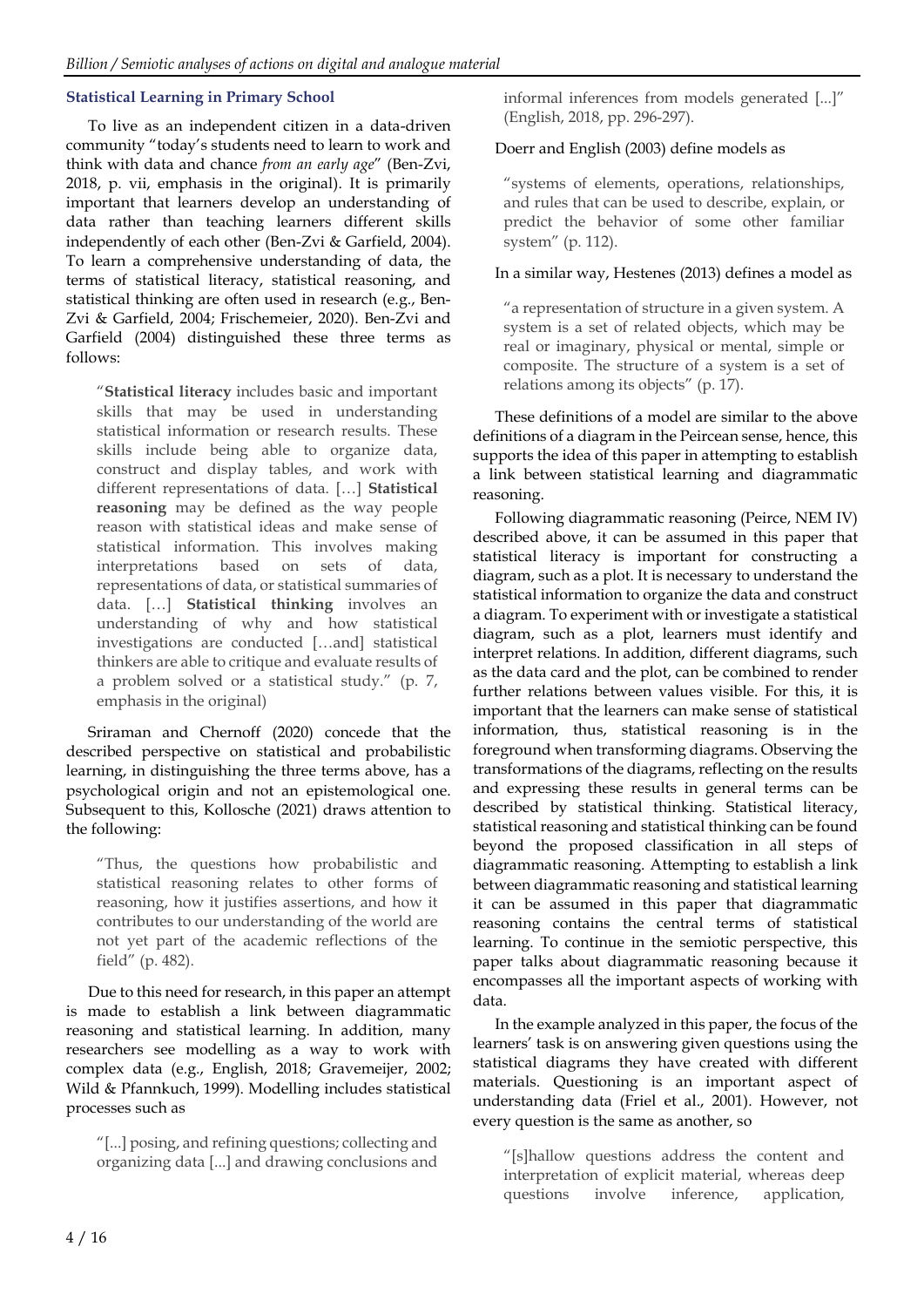synthesis, and evaluation [...]" (Graesser et al., 1996, p. 23).

Friel et al. (2001) distinguish between three question levels: the elementary level focuses on extracting data from a plot (read the data), the intermediate level characterizes finding a relationship in the data (read between the data) and the advanced level requires analyzing the relationships implicit in the plot (read beyond the data). In the statistical learning situation considered in this paper, learners are asked questions that can be categorized into the first two levels. For example, the question '*How many children have named purple and how many children have named orange as their favorite color?'* posed to the third-graders can be classified as reading the data. Another question, the third-graders were asked to answer in another statistical learning situation is '*Do more boys or more girls attend the class?'* focusing on reading between the data.

## **Research Focus**

In the following, implications for the research interest of this paper are described from the theoretical explanations and the research questions are formulated.

## *Relationship between the theory & the aim of the paper*

The semiotic perspective on mathematical learning emphasizes the rule-governed (mathematical) activities with and on diagrams, which can be seen as the core of doing mathematics. In order to act with a diagram, learners need to consider the relationships between signs. This means that the perception of relationships influences the learners' actions on the diagram. For this paper, it is important that, by analyzing the learners' actions, it is possible to reconstruct the interpretation of the relations that the diagram shows. In this manner, different actions can be investigated to show whether different movements of the learners (e.g. on digital or analogue diagrams) arise from different diagram interpretations. Moreover, following the semiotic perspective, it becomes clear that the activities with and on the diagrams contain gestures that need to be analyzed to achieve an approximately complete description of the diagram interpretations.

Dörfler (2006) states that diagrams have an iconic character and that they are primarily characterized by representing relationships. Due to this main characteristic of diagrams, relationships between the signs and the resulting rules for using the signs are of greater importance than the appearance of the signs (Dörfler, 2015). Unless the appearance of the signs changes the relational structure of the diagram, the appearance is subordinate to the structure (Shapiro, 1997). If diagrams are constructed with the same relations differing only in the materiality of the signs, then the learners are likely to focus on the same relations rather than the materiality of the sign. When acting on

digital and analogue diagrams, whose signs are connected by the same relations, these relations must be recognized and observed regardless of whether the signs are represented digitally or analogously. Concerning this paper, it is probable that the same diagram interpretations can be reconstructed when analyzing the learners' actions on the statistical digital and analogue diagrams.

Following Kadunz (2016) for the investigation in this paper, the assumption can be made that the digital tool leads to a shortening and separation of the actions and mathematical relationships. This means that the learners do not have to consider all the relationships of the diagram in their actions when manipulating the diagram. The tool automatically establishes the relationships that the learners do not have to do. In this case, the reconstruction of the diagram interpretation based on the actions alone may be impossible. Learners may re-establish the relationships established by the tool through subsequent actions, gestures or spoken language, which then provide information about the interpretation of the diagram.

In this paper, it is of major interest to determine whether the different actions lead to the reconstruction of different diagram interpretations. Another interest of the paper is whether the diagram interpretations are the same when acting on digital and analogue diagrams because the same relationships have to be noticed in the actions, or whether the digital tool shortens the actions and, thus, the learners do not have to notice all the relationships in their actions; in this case, the learners' reconstructed diagram interpretations would differ.

#### *Research questions*

With regard to the considerations of which implications arise from the theory for the research interest, research questions can be formulated as follows:

- 1. Which mathematical diagram interpretations can be reconstructed based on the actions on the statistical diagram implemented once with the digital and once with the analogue material?
- 2. Which possible differences exist between the reconstructed diagram interpretations, as it can be assumed that the actions are shortened with the digital tool?

## **METHOD AND DESIGN OF THE STUDY**

In this section, first, the aims of the *MatheMat* study are described, followed by a detailed description of how the data collected in the study were analyzed.

## **Methods of Data Generation–The** *MatheMat* **Study**

In the study *MatheMat–Mathematical learning with materials*, actions on the different materials (analogue or digital) form the center of interest. The goal of the study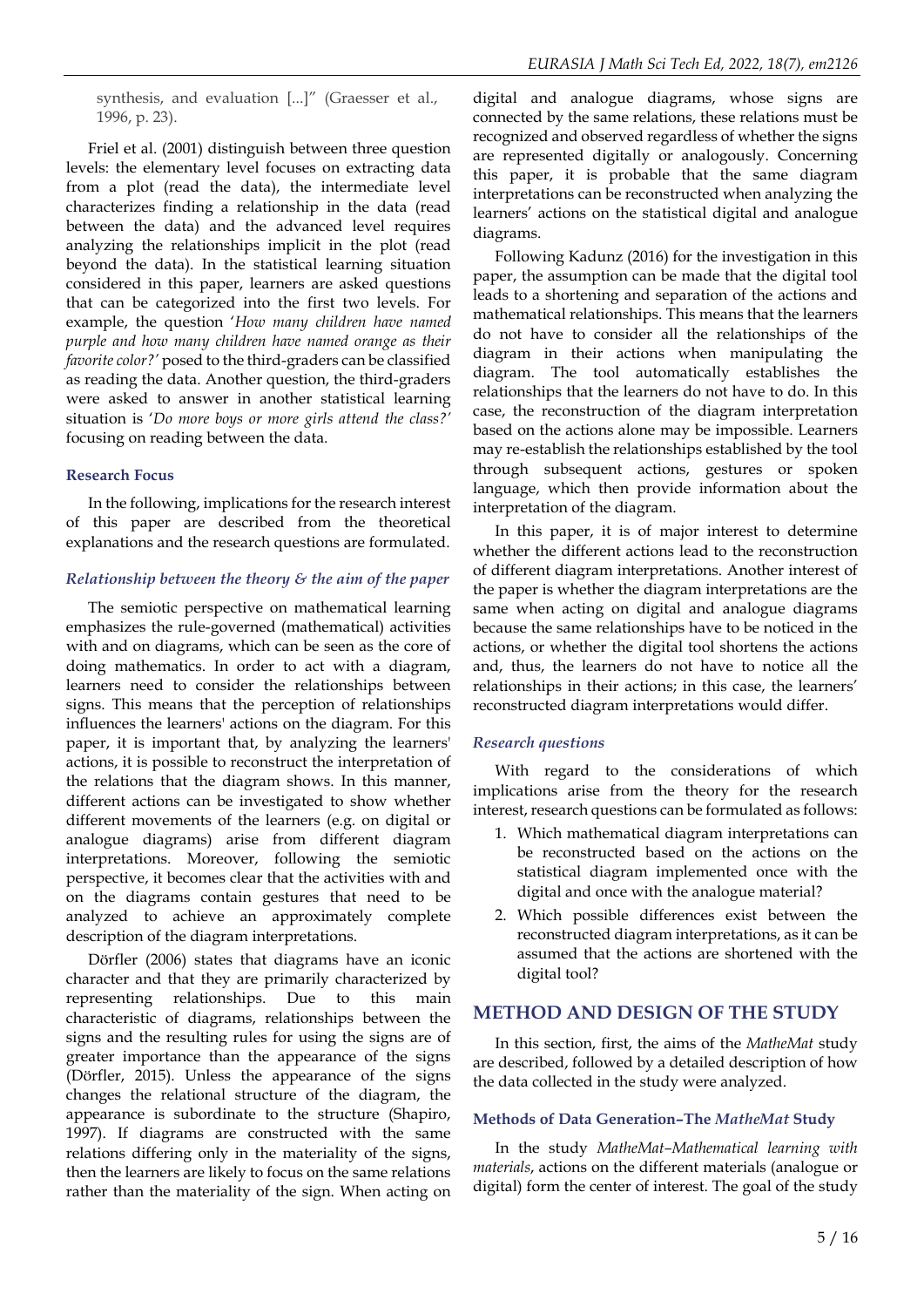is to reconstruct diagram interpretations by analyzing the actions of the learners to draw conclusions about whether the different material has an influence on the learners' diagram interpretations. To achieve these goals, geometric and statistical learning situations are designed that deal with the same mathematical relationships; these are realized once with analogue and once with digital material. The learners work in pairs on one geometric and one statistical learning situation. When distributing tasks, care was taken to ensure that each pair worked once on a digital and once on an analogue learning situation. A total of 32 third- and fourth-graders (9-11 year-olds) from two German primary schools work on the learning situations for about 45 minutes. The pairs' work on the statistical and geometric problems is videotaped with two cameras; one focuses on the actions on the material, while the other camera records the overall situation. Comparable video passages in which the learners act on the material are transcribed for the analysis. In this way, the interpretations of the learners, reconstructed from the visible actions and gestures, can be compared in relation to the different materials used.

## **Preparation of Data**

For the reconstruction of the diagram interpretations, all the learners' actions, gestures and spoken language are transcribed in detail. When working with analogue material, the separation of gestures and actions can be made through the definitions formulated by other researchers (e.g., Harrison, 2018; Kendon, 1984). However, when working with digital material, gestures and actions become more blurred, thus, the definitions of the actions and gestures can only help to distinguish between these with difficulty. Therefore, a definition of the actions on the digital material is provided in this paper. For the transcription of the actions on the digital material, the touch gestures on the tablet and the resulting manipulations in the program are interpreted

together as actions. For the descriptions of the movements over the screen and the manipulations in the program, the touch gesture reference guide (Villamor et al., 2010) is adapted for the particular statistical learning situation. **Figure 1** describes the important movements for the analysis of the actions on the digital material.

## **Methods of Data Analysis**

To reconstruct the learners' mathematical diagram interpretations, a semiotic specification (Billion, 2021b; Billion & Vogel, 2021) of Vogel's (2017) adaptation of Mayring's (2014) context analysis is made.

The context analysis according to Mayring (2014) aims to explain the meaning of a statement by adding further text passages from the data. Vogel's (2017; Vogel & Huth, 2020) adaptation for application in mathematics education focuses on the reconstruction of mathematical concepts by contrasting mathematical concepts and the learners' multimodal expressed individual concepts. For this purpose, Vogel (2017) uses the theoretical background of conceptual change (e.g., Carey, 1988).

For the semiotic specification of the qualitative analysis, the conceptual change theory is replaced by the Peircean theory of signs. As mentioned above, each sign evokes an interpretant in a person, and this interpretant depends on the knowledge, habits and experiences of the sign reader. The interpretant

"can be a reaction to a sign or the effect in acting, feeling, and thinking […]" (Bakker & Hoffmann, 2005, p. 336).

The learners' actions and gestures working with the various material can be seen as the interpretant of them reading the signs. In the analysis, the learner's interpretant is contrasted with an interpretant based on current research that is close to the 'final logical interpretant'. Following Peirce, the 'final logical interpretant' can be defined as how "it comes out ideally 'in the long run' of scientific communication" (Bakker &

| Movement on the screen | <b>Description of movement</b>       | <b>Manipulation in TinkerPlots</b> |  |  |
|------------------------|--------------------------------------|------------------------------------|--|--|
| "Tap"                  | with<br>"Briefly<br>surface<br>touch | Select value                       |  |  |
|                        | fingertip" (Villamor et al., 2010)   |                                    |  |  |
| "Drag"                 | surface<br>"Move<br>fingertip over   | Sorting data                       |  |  |
|                        | without losing contact" (Villamor    |                                    |  |  |
|                        | et al., 2010)                        |                                    |  |  |
|                        |                                      |                                    |  |  |
|                        |                                      |                                    |  |  |

Figure 1. Movements on the screen and triggered manipulations in TinkerPlots<sup>1</sup>

<sup>1</sup> Petra Tanoupoulo made the illustrations of the movements on the screen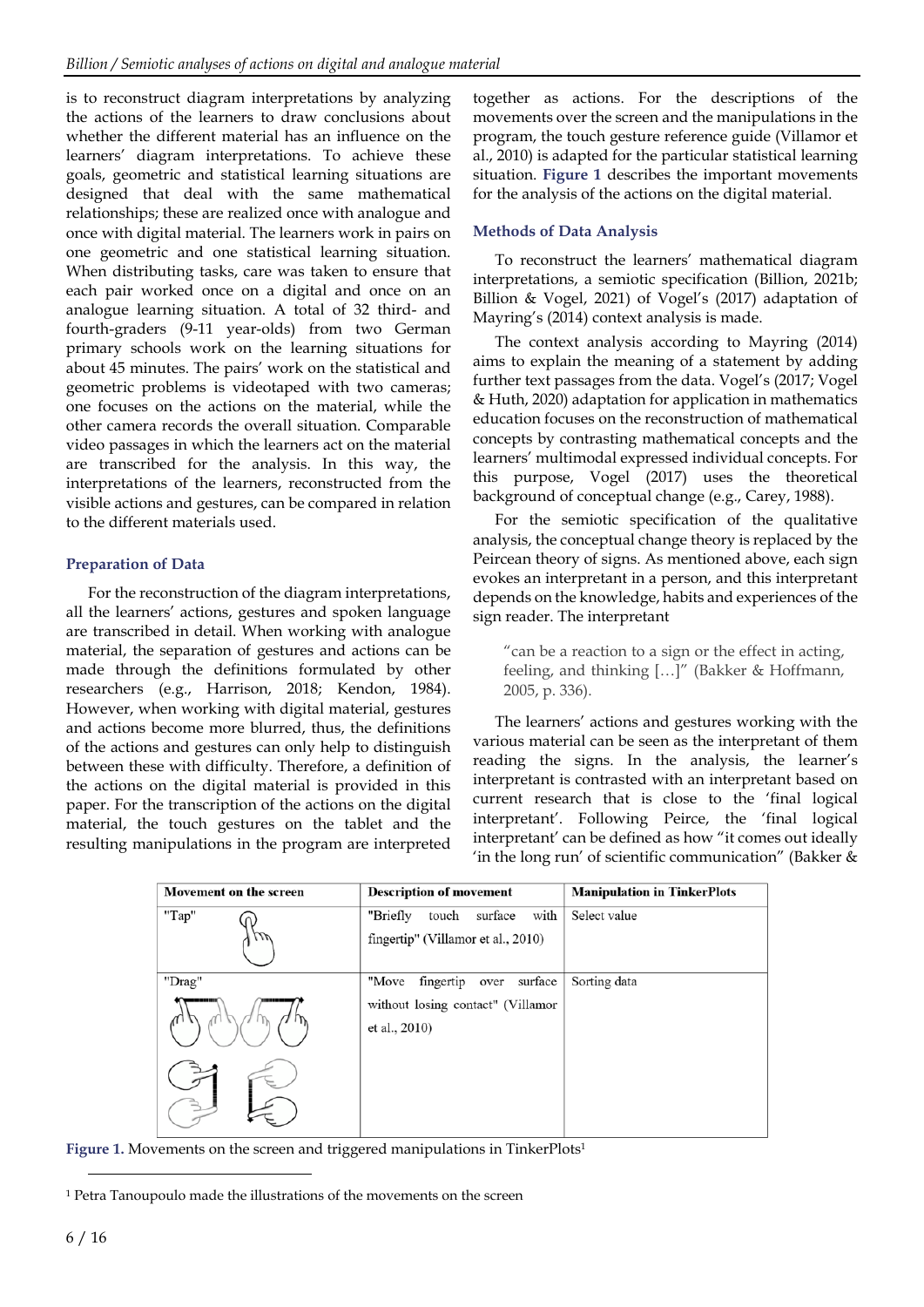Hoffmann, 2005, p. 336). Since this 'final logical interpretant' is something ideal that cannot be formulated, an interpretant is formulated based on research that should come close to the 'final logical interpretant'. The description of this interpretant includes rule-governed actions that can be performed on the signs based on the mathematical relations that the diagram shows. Firstly, the mathematical relations between the signs are described and then rule-governed actions are derived from them. Here, the focus is on the relations that are important with regard to the task to be solved. Other relations may also be recognized, but these are neglected. By the contrast of the interpretants, the learner's diagram interpretation can be formulated. In addition, by including increasingly more transcript and video passages, the learner's diagram interpretations can be made visible in the ongoing sign process.

The steps of analysis are structured in such a way that in explication 1, a very small transcript passage of a learner's action is focused on and contrasted with the research-based interpretant. In the course of analysis, the scope of the transcript or video passages considered is expanded. In explication 2, more of the same or similar passages are included in the analysis to reconstruct the learner's diagram interpretation. Explication 3 focuses on further video passages of the learning situation; these are similar to the transcript passages already found, and are, again, contrasted with the research-based interpretant. The passages that are important for analysis are those which are the same or similar to the first passage with which the analysis began. These same or similar passages can be found in the processing of the task both before and after the first transcript passage.

## **EMPIRICAL EXAMPLE**

This section describes the statistical learning situation, outlines the diagram interpretations of Walerius and Matteo and compares their interpretations.

#### **The Learning Situation**

This paper focuses on a statistical learning situation in which German third-graders (9 year-olds) are asked to represent the values of one characteristic from different data cards in a plot to answer given questions. The focused question to answer is: *How many children have named purple and how many children have named orange as their favorite color?* This question can be classified as reading the data because the learners have to extract information from the data displayed in the plot. For the processing, the learners have data cards at their disposal. The data cards contain four nominally and ordinal scaled characteristics (gender, favorite color, grade in German and in mathematics) and the corresponding values of 14 children. In the *MatheMat* study, four thirdgraders use TinkerPlots to create a univariate plot with

|                         |        | case 9 of 14 (+) |
|-------------------------|--------|------------------|
| feature                 | value  | unit formula     |
| <b>Name</b>             | Mia    |                  |
| Gender                  | girl   | О                |
| <b>Favourite colour</b> | purple | Ο                |
| German grade            | 4      | O                |
| Mathematics gr 2        |        | О                |

**Figure 2.** Data cards in TinkerPlots

these data cards, while another four third-graders use sticky notes and wooden cubes labelled with names.

To answer the question, the considered learner Walerius and his partner use TinkerPlots; this is a software toolkit for visualizing and simulating data (Konold & Miller, 2011). The software allows values of 14 children to be entered into data cards (see **Figure 2**). The data of the 14 children had already been entered into TinkerPlots at the beginning of the learning situation, allowing the learners to see available data on the data cards. The accompanying person explains to Walerius and his partner how to look at the data cards of the children entered into TinkerPlots.

In addition, a plot is opened in which the 14 children can be seen as dots (see **Figure 3**). At the beginning of the situation, all the dots are colored blue (see **Figure 3a**). By tapping on a characteristic listed on the data card, TinkerPlots colors the dots in the plot (see **Figure 3b**), thus the dots adopt the respective value of the clicked characteristic. However, the colors of the dots do not match the value of the characteristic *favorite color*. TinkerPlots automatically assigns different colors for nominally scaled data, therefore, unfortunately, it is not possible to set the colors to match the values of the characteristic *favorite color*. In the learning situation, the accompanying person discusses this with the learners. However, if one performs a drag-movement, starting from a dot, vertically or horizontally across the plot, TinkerPlots provides sorting of the dots according to the selected characteristic. TinkerPlots determines a scaling and allocates each dot to this scaling and, by performing another drag-movement in the same way, it provides a finer scaling. In relation to the question posed for the learners to answer, it can be seen that two children chose orange, and three children chose purple as their favorite color (see **Figure 3c**).

In the semiotic sense, the learners can interpret the data cards and the plot, each as a complex sign or a diagram. The plot itself is an icon because it represents relations between the values, the dots are indices to the 14 children whose values are considered and the signs on the scales can be seen as symbols or indices for the measurement or survey that was made. Similar to the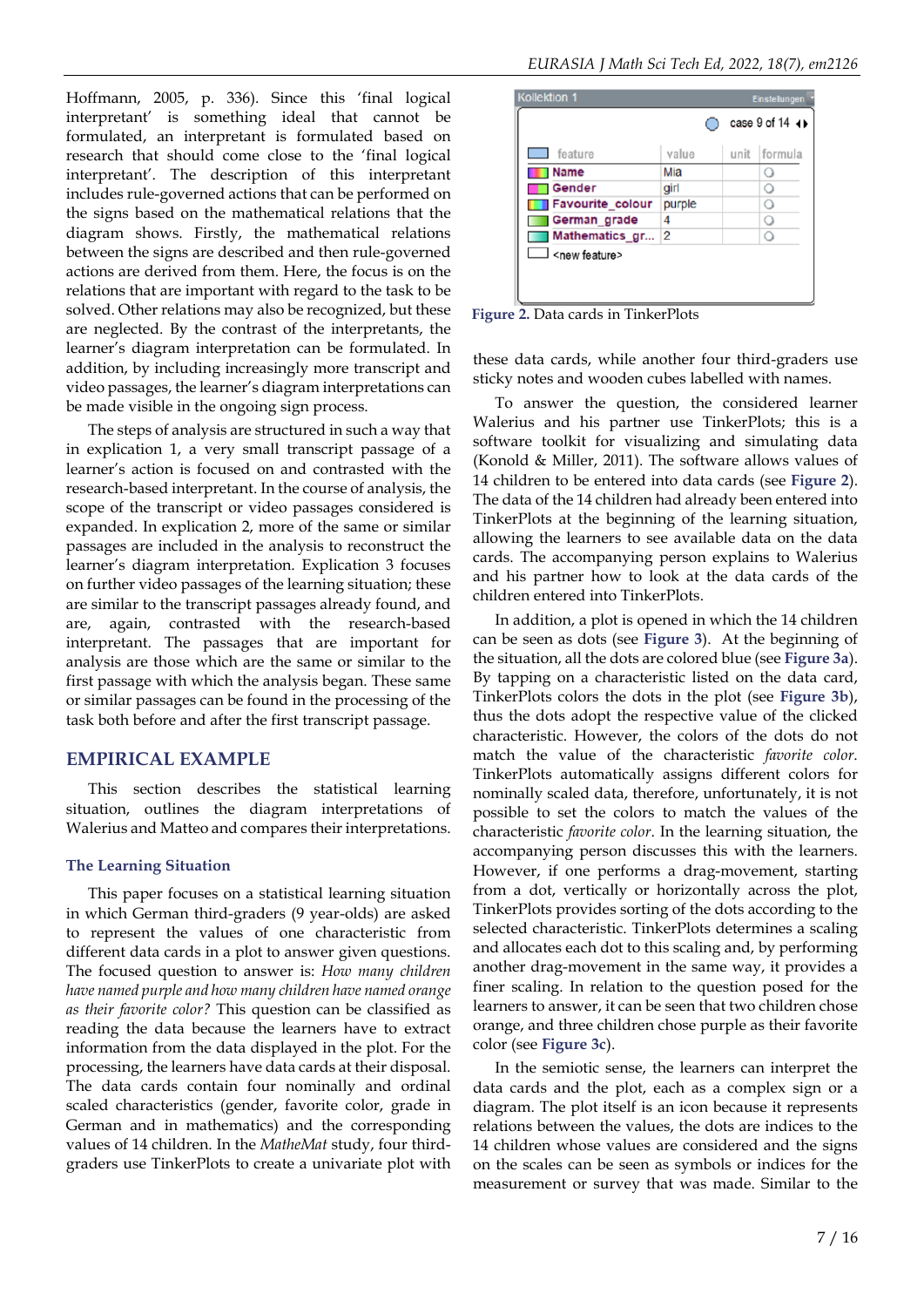

**Figure 3.** Data plots (a-c) in TinkerPlots

plot, all three types of signs according to Peirce can be found on the data card.

The other learner considered in this paper is Matteo; he and his partner work with analogue material. The learners receive 14 analogue data cards which they can order or sort independently according to certain relationships. Following Harradine and Konold (2006), the learners can sort the data cards flexibly by creating a plot from them. Such an idea gave rise to TinkerPlots, in which

"[...] the construction of statistical displays is realized via the data card-operations stack, separate, order [...]" (Frischemeier, 2020, p. 42).

However, the semiotic view at TinkerPlots reveals that the diagram *plot* does not emerge from the data cards; it already exists. The learners who are working with the analogue data cards act exclusively on one diagram (data cards), establish relationships between the parts of that diagram and manipulate them, while the learners working with TinkerPlots manipulate two diagrams and have to recognize previously established relationships between the two diagrams (data cards and plot, see **Figure 2** and **Figure 3**).

To ensure that the learners who are working with the analogue material also manipulate two diagrams in a semiotic sense, they are provided with wooden cubes and blank sticky notes to accompany the analogue data cards (see **Figure 4**). Each wooden cube is marked with the name of a child whose values are noted on the data cards. As with TinkerPlots, relationships between the data cards and the wooden cubes are already predefined, making it possible to create a separate diagram (plot) with the wooden cubes and sticky notes. By labelling the sticky notes with the values of one characteristic and sticking them next to each other, the learners can determine a scale to which they can allocate the wooden cubes. In addition, by matching the cubes to the appropriate data cards, the learners can recognize the relationship between the cube and the data card.

Subsequently, the learners can transfer a value from the data card to the cube and translate it into a position above the scale.

In **Figure 4**, above Matteo's hand, one can see sticky notes stuck next to each other as a scale. The wooden cubes above the sticky notes have been positioned according to their values on the data cards and the values on the sticky notes. This material arrangement can be interpreted as a plot. As in TinkerPlots, this plot helps the learner to see how many children have indicated orange or purple as their favorite color.

The analogue material has been chosen in such a way that the same relationships between the parts of the material are defined as in TinkerPlots. Even if different materials are used, the relations represented in the two digital and analogue diagrams (data cards and plots) are the same. To enable the reconstruction of the same mathematical diagram interpretations, the mathematical relationships observed when experimenting with the two digital or analogue diagrams must be the same. Nevertheless, when manipulating the diagrams, the assumption that the digital material can shorten the actions and separate them from the relationships must be considered.



**Figure 4.** Analogue data cards, cubes marked with names and sticky notes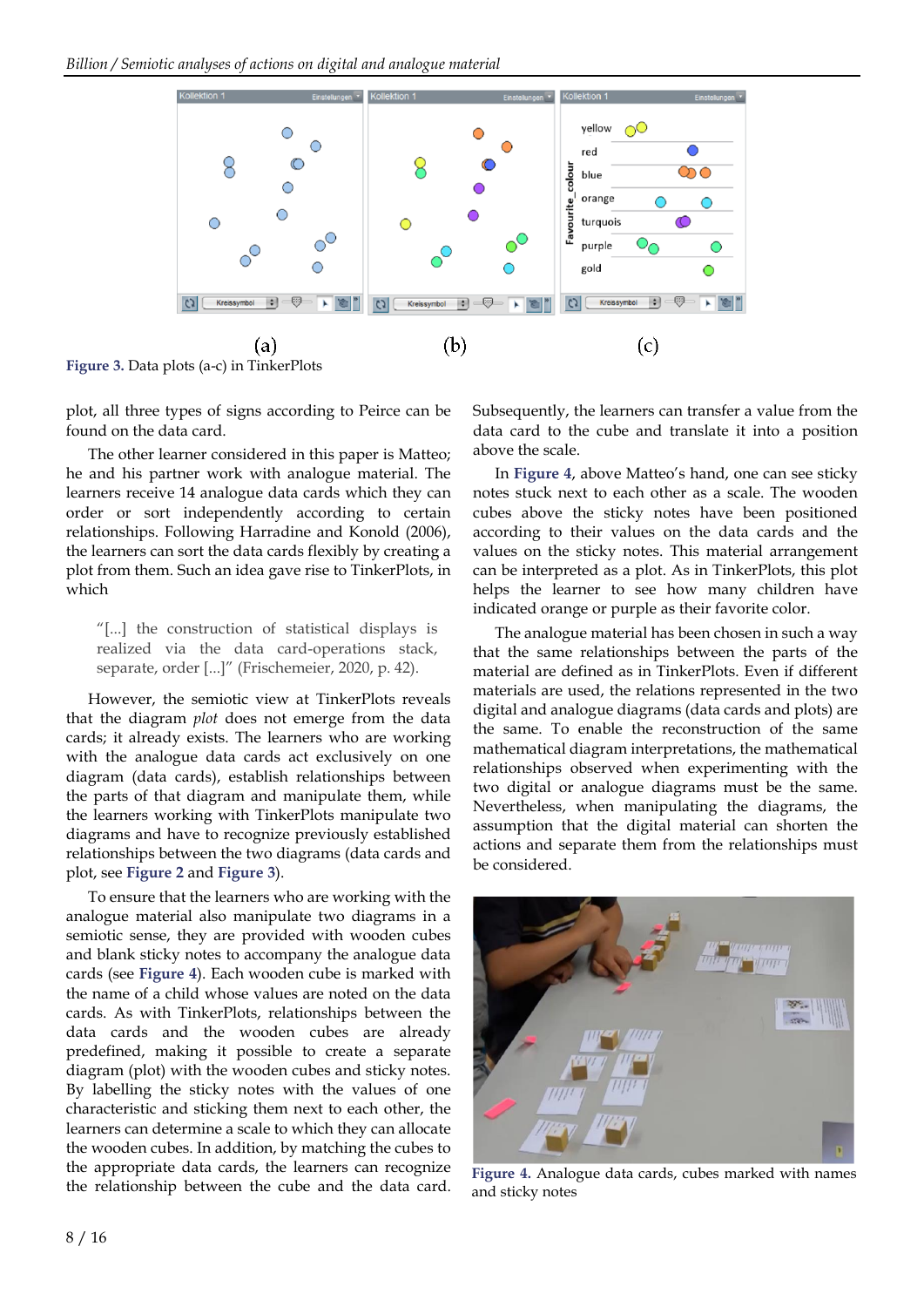

 $(b)$  $(a)$ **Figure 5.** Drag-movement from the light blue dot upwards across the plot (a-c)



**Figure 6.** Manipulations in TinkerPlots initiated though the drag-movement (a-c)

#### **Reconstruction of the Interpretation of Diagrams by Working with TinkerPlots**

Walerius and his partner have not worked with TinkerPlots previously. They receive an introduction to the functions of the software relevant to the task from the accompanying person. The learners have also not previously sorted data with analogue material in their mathematics lessons.

For the analysis, mainly the actions, such as selecting a characteristic on the data card or making a dragmovement over the plot, but also the gestures and phonetic utterances made by Walerius are included. However, due to space restrictions here, the contrasts made in the steps of analysis between the learner's interpretant and the research-based interpretant are presented in summary. The analysis begins with the following transcribed video sequence:

Walerius:

1. *Makes a drag-movement with the right index finger, starting at a light blue dot and moving upwards* (see **Figure 5** and **Figure 6a**).

2. *The light blue dot moves upwards in the plot* (see **Figure 6b**).

3. *TinkerPlots separates the children in the plot who have indicated orange as their favorite color from the other children in the plot* (see **Figure 6c**).

4. Two\

5. *The plot now shows the children who indicated orange as their favorite color separately from the children who indicated another color* (see **Figure 6c**).

**Explication 1:** To sort the dots in the plot according to a characteristic, relationships between the signs have to be recognized. The research-based interpretant describes these relationships and the resulting actions on the material to contrast them with Walerius's actions. In this contrast, the diagram interpretations of Walerius can be formulated. The summarized research-based interpretant focuses on four main relationships and their resulting actions:

- 1. *Relationship between the data cards and the dots in the plot*: To establish this relationship, the learners have to make a tap-movement on a characteristic on the data card; consequently, TinkerPlots colors the dots according to the values of the characteristic. The relationship between a value and a dot is only partially expressed in the coloring of the dots. TinkerPlots does not color the dots according to the values for the characteristic *favorite color* but assigns the colors independently of the values.
- 2. *Relationship between the characteristic and the axes in the plot*: To establish this relationship, the learners have to make a drag-movement starting from one dot across the plot. Depending on the direction of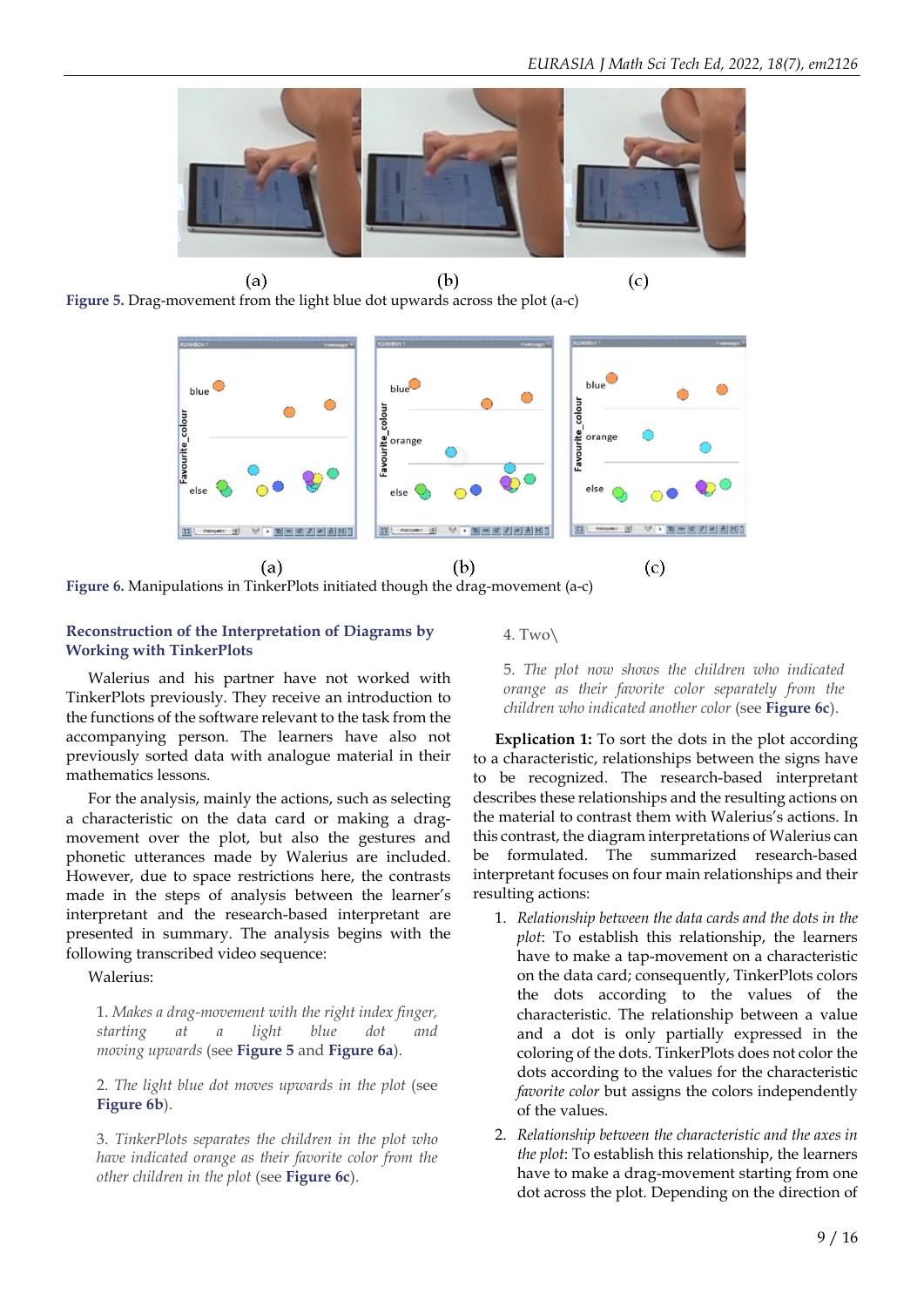the drag-movement (horizontal or vertical), TinkerPlots plots the scaling on the x- or y-axis.

- 3. *Relationship between the values on one axis*: Since *favorite color* is a categorical characteristic, the individual values of the characteristic do not have to be placed in any particular order. Nevertheless, the distances between the individual values on the scale should be equal to enable a better interpretation of the plot. To establish this relationship, the learners have to make a dragmovement starting from one dot across the plot. TinkerPlots takes an equal distribution of the values on one axis.
- 4. *Relationship between the values on the scale and the positioning of the dot in the plot according to their values*: To establish this relationship, the learners have to make a drag-movement starting from one dot across the plot. TinkerPlots positions the dots in the plot according to the values on the scale.

Contrasting the research-based interpretant with Walerius's actions, his diagram interpretation can be summarized as follows: due to Walerius's dragmovement upwards across the screen, Walerius most likely establishes a relationship between the y-axis and the characteristic *favorite color*. Based on this action, TinkerPlots automatically scales the y-axis and positions the dots according to this scale. Thus, no relationship between the individual values of the scale or the positioning of the dots are observed in the actions. Accordingly, it cannot be reconstructed from Walerius's action whether he can interpret the relationship between the individual values of the scale, which TinkerPlots provided. Furthermore, it is unclear whether he can interpret the arrangement of the dots in the plot according to the scale given by TinkerPlots. Exclusively from the subsequent spoken language "two $\langle$ ", it can be reconstructed that he can interpret the positioning of the dots in the plot. He probably recognizes that two children have indicated *orange* as their *favorite color*. Following this assumption, Walerius can see that the two blue dots are children who have indicated orange as their favorite color. He recognizes the relationship between the scale and the dots and is not influenced by the color of the dots. Walerius has probably previously separated the orange dots from the others because he has assumed that the scale corresponds to the color.

**Explication 2:** In explication 2, Walerius's same and similar actions in the transcript are once again contrasted with the research-based interpretant. Walerius's diagram interpretations formulated in explication 1 can also be reconstructed in explication 2. In addition, by Walerius's tap-movement on the characteristic from the data card he likely recognizes a relationship between the diagram *data card* and the diagram *plot*. Since TinkerPlots automatically performs a translation of the values into coloring the dots, the relationship between a value on the

data card and a dot in the plot cannot be explicitly reconstructed from Walerius's actions. Again, the relationships in the actions do not become fully clear because TinkerPlots, as a tool, shortens the action process. Since TinkerPlots does not adopt the favorite colors that are on the data cards when coloring the dots, the interpretation of the plot becomes more difficult for Walerius. Explication 1 shows that Walerius is unable to rely on the colors, but has to consider the relationship between the position of the dots and the scale to extract how many children have indicated *orange* as their *favorite color*.

**Explication 3:** In explication 3, the same and similar actions of Walerius are identified in the recorded processing and contrasted with the research-based interpretant. In summary, Walerius's reconstructed diagram interpretation from explications 1 and 2 can be confirmed by certain passages. It is also possible to find actions where he assigns the values of a characteristic with his directions of movement to both axes. TinkerPlots sorts a dot on one axis according to the value *otherwise* and on the other according to a value of the characteristic *favorite color*. Walerius probably does not realize that the values of a characteristic can only be plotted on one axis and that the sorting made by TinkerPlots is not successful. The relationship between the characteristic and an axis does not become clear via his actions.

**Summary of explications:** In all steps of the analysis, TinkerPlots, which can be understood as a tool, shortens the actions. Not all of the relationships for creating the diagram *plot* have to be observed in separate actions and, thus, it is impossible to reconstruct from the one drag- or tap-movement whether or not Walerius recognizes all the relationships. Therefore, it remains open whether Walerius can already fully interpret the diagram *plot* during his actions on it. Only by looking at his subsequent phonetic utterances does it becomes clear that Walerius has succeeded in analyzing the diagram *plot*.

## **Reconstruction of the Interpretation of Diagrams by Working with Analogue Material**

Matteo and his partner have not sorted data with digital or analogue material before this learning situation. Like Walerius, Matteo and his partner also receive a short introduction to the subject matter by the accompanying person.

For the second analysis, the focus is on Matteo's actions while working with the analogue material. As in the reconstruction of Walerius's diagram interpretation, Matteo's gestures and spoken language are included in the analysis.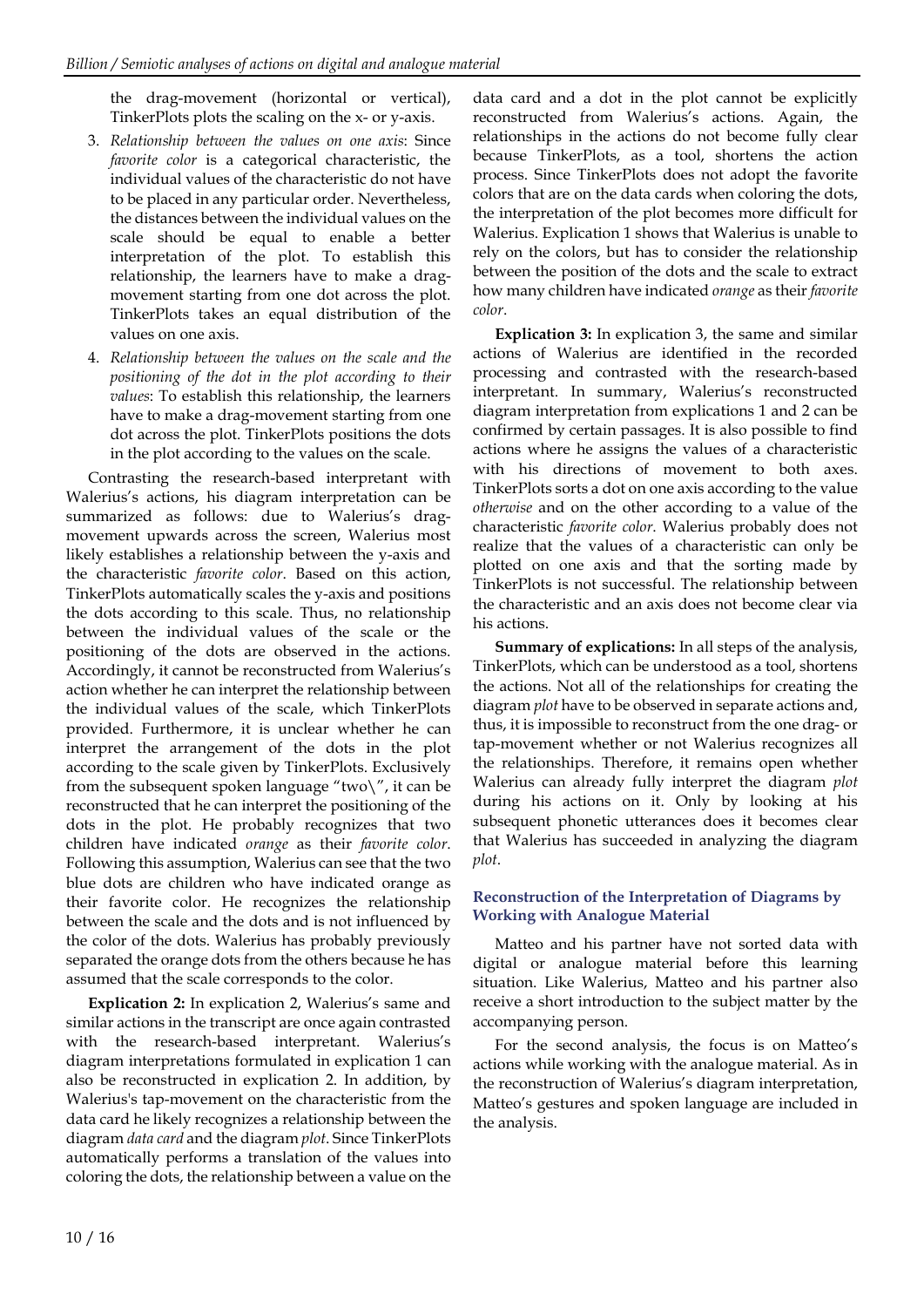



## $(e)$

## Matteo:

1. *Moves his right hand to the cube, which is marked with the name 'Wilhelm', and is lying on the corresponding data card* (see **Figure 7a**).

2. *Grabs the cube marked 'Wilhelm'* (see **Figure 7b**).

## 3. **purple**\

4. *Leads his right hand with the cube towards his left hand*.

5. *Grabs the cube marked 'Wilhelm' also with his left hand* (see **Figure 7c**).

6. *Moves the cube marked 'Wilhelm' with his right hand to the tabletop* (see **Figure 7d**).

7. *Places the cube marked 'Wilhelm' above the sticky note labelled 'purple' on the tabletop* (see **Figure 7d** and **Figure 7e**).

**Explication 1:** To sort cubes according to a certain characteristic in the plot, different relationships between the signs have to be considered. As in the work with the digital material, the summarized research-based interpretant focuses on four important relationships and the resulting actions:

- 1. *Relationship between the data cards and the cubes*: To establish the relationship between the data card and the cubes the learners have to relate the cubes to the corresponding data card. One such way is to place the cubes on the matching data cards.
- 2. *Relationship between the characteristic and the axes in the plot*: To establish the relationship between the characteristic and the axes, the learners can stick the sticky notes horizontally or vertically next to each other. It is important that the sticky notes be arranged in a line so that the distribution of the wooden cubes can be easily identified.
- 3. *Relationship between the values on one axis*: As already mentioned, for a categorical characteristic there is no particular order in which the values must be plotted on the scale. However, care

should be taken to ensure that the values are equally spaced on the scale and, therefore, the sticky notes must be stuck next to each other at the same distance.

4. *Relationship between the values on the scale and the positioning of the cubes in the plot according to their values*: To establish a relationship between the cubes and the values on the scale, the learners have to recognize the scale as a part of the plot. To position the cube over the matching value, they need to read the value on the data card, transfer this value to the cube and position it over the matching value on the sticky note.

In contrasting the research-based interpretant with Matteo's actions, his diagram interpretation can be summarized as follows: Matteo has probably recognized the relationship between the data card and the cubes since the cube labelled *Wilhelm* is already placed on the corresponding data card before he started his action. With this assignment, it is later possible for Matteo to establish a relationship between the cube and a value on a sticky note. Based on his actions, he establishes a relationship between the data card and the positioning of the cube marked *Wilhelm*. He translates the value *purple* from the data card to the position of the cube above the sticky note labelled *purple*. To be able to place the cube, Matteo has to recognize the scale, which is part of the plot. By analyzing Matteo's actions, he probably recognizes the relationships between the *data card* and the *plot* and between the position of the cube and values on the scale. With regard to the question that Matteo and his partner are required to answer, he selects a suitable cube and makes a phonetic utterance to underline his choice. Due to the emphasis on "**purple**\", he likely deliberately chooses the cube marked *Wilhelm*.

**Explication 2:** In explication 2, the same and similar actions of Matteo are again contrasted with the researchbased interpretant. Matteo's reconstructed diagram interpretation in explication 1 can also be reconstructed by analyzing his transcribed actions in explication 2. Further transcript passages substantiate the assumption that Matteo chooses the cubes based on the values noted on the data card. This can be reconstructed from his pointing gesture to the data card before choosing a cube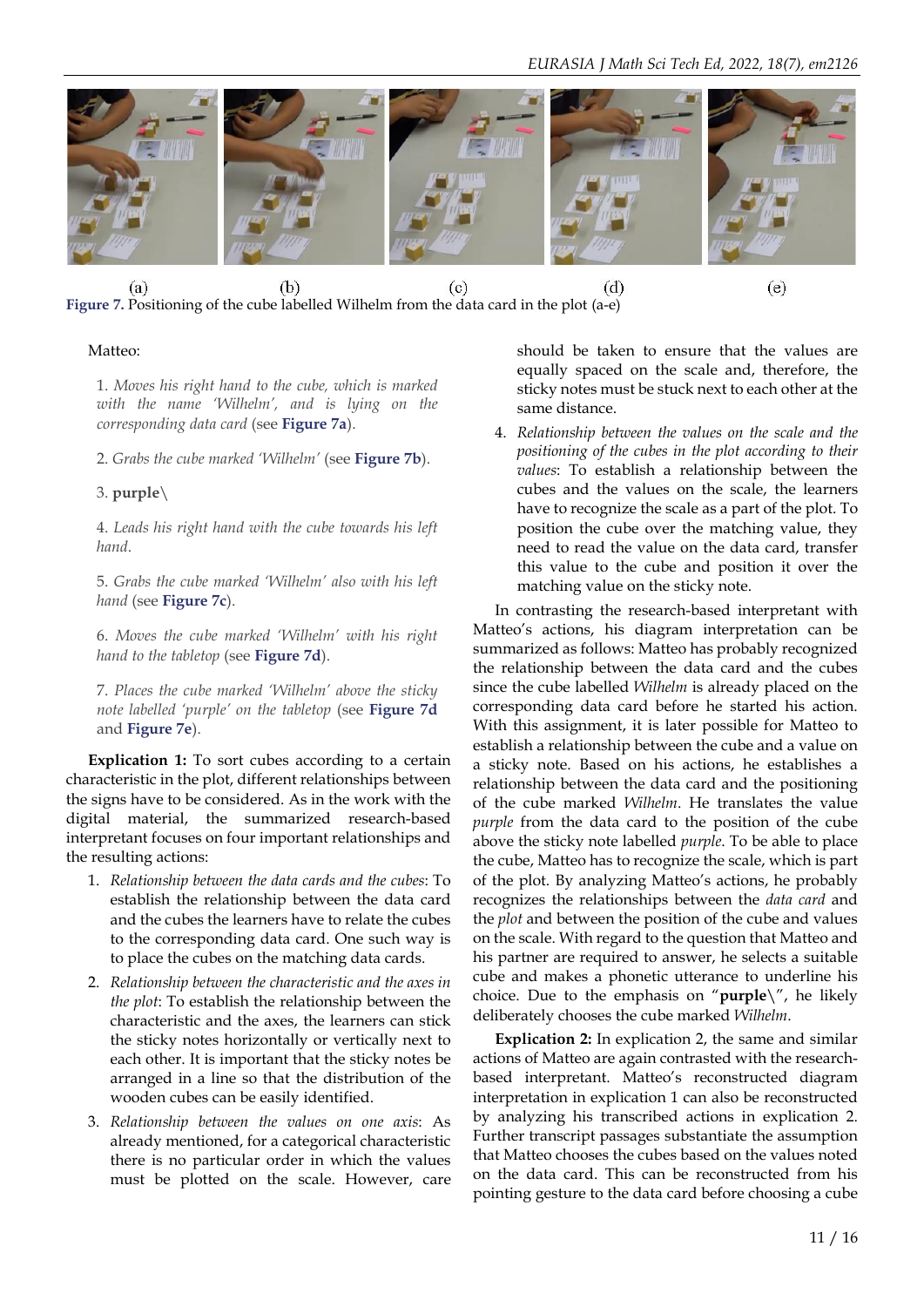and can be interpreted as an index in the semiotic sense. Matteo probably only selects cubes that can be assigned to the favorite color *orange* and *purple*. This can be interpreted as an effective selection of cubes with regard to the question to be answered.

**Explication 3:** By contrasting more of the same and similar video passages with the research-based interpretant, Matteo's reconstructed diagram interpretation from explication 1 and 2 can be confirmed. In the video passages, he probably translates the value of the data card into the position of the cube in the plot and succeeds by comparing the value on the data card and the sticky notes in pairs. At the beginning of the learning situation, Matteo already recognizes the relationship between the cubes and the data cards by assigning the cubes to the data cards. This diagram interpretation can be reconstructed very early in the situation based on Matteo's first actions. Furthermore, during the learning situation, Matteo writes down the values of a characteristic on the sticky notes and arranges them in a horizontal line with the same distance from each other. He can probably recognize the relationship between the characteristic *favorite color* and the x-axis and also the relationship between the values on the xaxis.

**Summary of explications:** Overall, Matteo can interpret the diagram *data card*, recognize a relationship between the cubes and the data cards and translate the values from the data card into the positioning of the cubes in the plot. Matteo succeeds in this translation by comparing the values on the data cards with the values on the sticky notes in pairs. He is also able to interpret the diagram *plot* and recognize a relationship between a characteristic and the x-axis, and the values among the others plotted on the x-axis. This relationship can be reconstructed based on his phonetic utterances but is also expressed in the actions made previously. Matteo observes all the necessary mathematical relationships in separate actions and, thus, Matteo's diagram interpretations can be reconstructed exclusively from his actions. The analogue material does not shorten Matteo's action as no relationships are established automatically.

## **Comparison of the Diagram Interpretations**

By comparing the reconstructed diagram interpretations of Matteo and Walerius, it can be seen that the digital material leads to a shortening of Walerius's actions. With an action, TinkerPlots automatically observes several relationships. One dragmovement refers TinkerPlots to establish automatically the relationship between the characteristic and an axis, between the individual values on an axis and the dots in the plot and the values on the scale. TinkerPlots acts like a tool and, therefore, shortens the actions and separates them from the mathematical relationships.

Consequently, the reconstruction of Walerius's diagram interpretations through the analysis of the actions on the digital material is not successful in all places. When working with the digital material, only after TinkerPlots has performed the sorting does Walerius need to re-establish the relationship between the position of the dot and the value on the scale to interpret the diagram. In this way, there is a shift in when to interpret the diagram and how to express the relationships between the parts of the diagram. Walerius does not need to interpret the plot while sorting the dots according to a characteristic and, therefore, does not need to establish the relationships between the signs in his actions. After TinkerPlots has made a sorting, Walerius has to interpret the plot and re-establish the relationships between the signs; this is analyzed through his subsequent phonetic utterances and gestures.

In contrast, when working with analogue material, the relationships have to be established during the actions on the diagram because in *one* action, *one* relationship has to be observed. In this way, a reconstruction of Matteo's entire diagram interpretations is realizable through the actions on the analogue material. Matteo is required to form an interpretation during the sorting process, otherwise, he will not be able to do any sorting. In this way, the interpretations become visible in his actions and he observes the relationships between the signs to enable sorting.

However, it also becomes clear that in some places the same diagram interpretations could be reconstructed. Matteo and Walerius both show that they recognize a relationship between one axis and the characteristic *favorite color*: Matteo labels sticky notes with the different values of the characteristic *favorite color* and sticks them next to each other in a line, while Walerius makes a drag-movement from one point upwards. It is, therefore, possible to reconstruct the same diagram interpretations, although the actions on the digital and analogue material differ. This means that the actions can be different although the learners' have to observe the same relationships to act on the digital and analogue diagrams.

## **MAJOR FINDINGS AND DISCUSSION**

This paper aimed to reconstruct mathematical diagram interpretations based on the actions on statistical diagrams that were carried out once with digital and once with analogue materials. For this purpose, the diagram interpretations of Matteo and Walerius were reconstructed with qualitative semiotic analysis. The goal of the comparison of the reconstructed interpretations was to find similarities or differences in the interpretations, as it was assumed that the digital material, as a tool, could shorten the actions.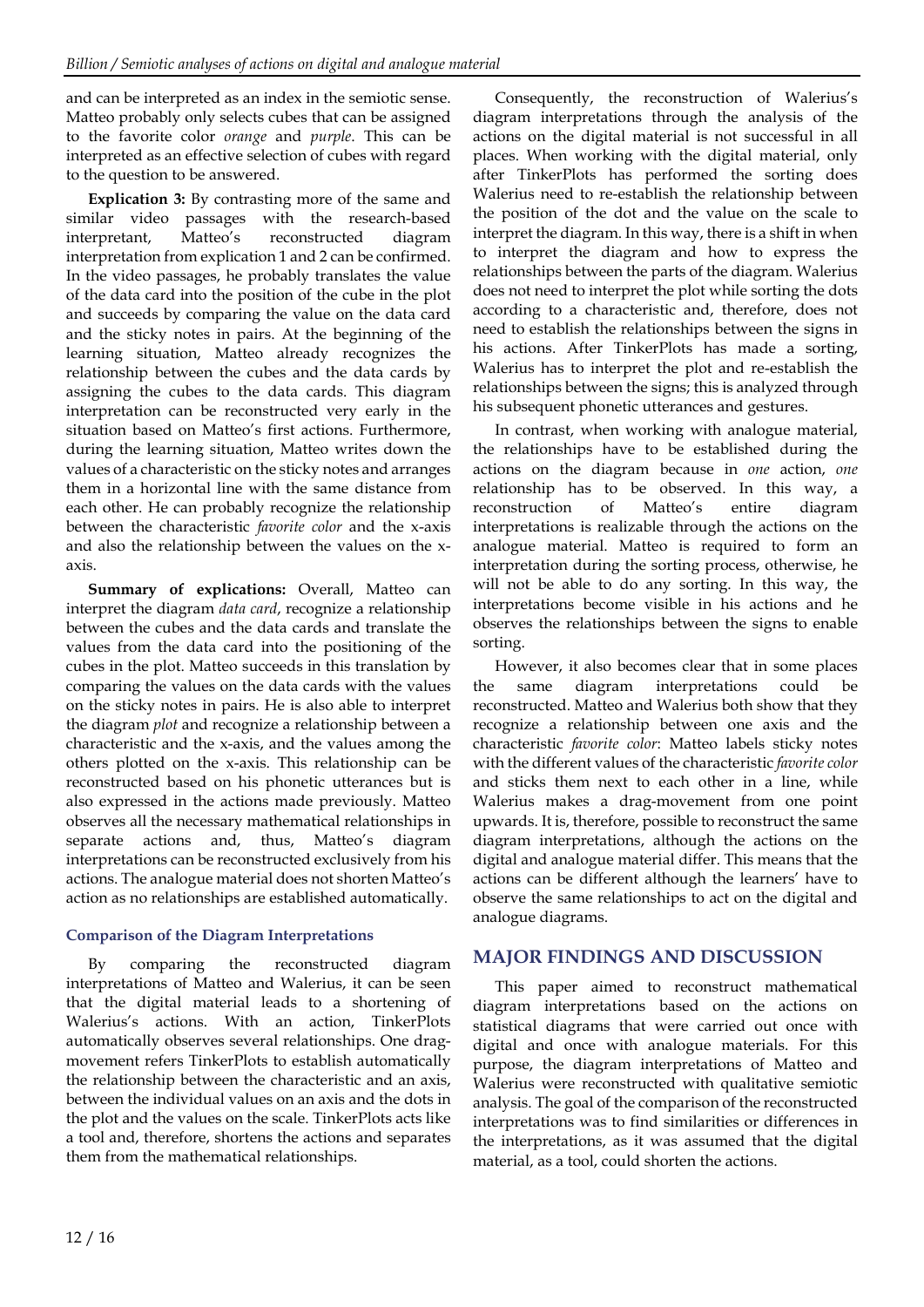In this paper, it could be shown that the diagram interpretations can be reconstructed by analyzing the actions of the learners. In contrast to the learners' interpretant expressed by gestures, actions and spoken language, and the research-based interpretant, the learners' diagram interpretations can be described.

In the comparison, the same diagram interpretations could be reconstructed, although the movements of the hands differed. It could be shown that different movements on analogue or digital material in which the same relationships were observed led to the reconstruction of the same diagram interpretation. In line with Dörfler (2015) and Shapiro (1997), analyses show that the different material has no influence on the diagram interpretations if the relationships between the signs are the same. Even if the same relationships must be recognized and observed when acting on the diagrams, the reconstructed diagram interpretations of Walerius and Matteo were not equal in all places.

The comparison shows that when working with analogue material, the necessary mathematical relationships in the actions become clear and the continuous reconstruction of the diagram interpretation is possible. This can be attributed to the fact that with the analogue material, one must already express the interpretation of the relations in the actions during the sorting. Due to the abbreviation of the actions by TinkerPlots, some diagram interpretations cannot be reconstructed by analyzing the actions on the digital material. As already mentioned, according to Kadunz (2016), it could be shown that the actions on the digital material were shortened because TinkerPlots functions as a tool. In this way, there is a shift between the expressions of the relationships interpreted by the learners. Working with the digital material, the relations have to be interpreted after TinkerPlots has made manipulations on the diagram; these results are comparable to the analogy of the compass at the beginning of the paper.

However, by shortening the actions, the digital material opens up the possibility of investigating more complex questions or large amounts of data. Consequently, in practice, the respective learning goal is significant for the choice of material type. If a basic understanding of sorting, as statistical literacy or statistical reasoning, is to be developed, this can be done through the actions on analogue material, as learners need to consider all the relationships between the signs in their actions. In the semiotic sense, the focus is in constructing and manipulating a diagram. For investigating large amounts of data or complex issues, requiring statistical reasoning or statistical thinking, it makes more sense to use digital material; TinkerPlots can help to sort through many data and, thus, learners can focus more effectively on interpreting the results of the manipulation of the diagram performed by TinkerPlots.

In this way, Biehler et al. (2013) make a suitable metaphor to these results, comparing statistical learning with travelling: "[W]hen travelling by plane or train we see fewer details along the road than when walking or cycling" but travelling by train or plane is faster and easier (Biehler et al., 2013, p. 678). This comparison takes into account that when acting on analogue material more relationships between parts of the diagram have to be observed, while some digital materials shorten the actions (and the relationships to be observed) to enable focusing on the entire diagram. However, learners should know by walking or cycling which way to take before they "arrive somewhere fast without knowing about all the decisions taken" (Biehler et al., 2013, p. 679). In relation to the results of the paper, it is important to know the relationships between the parts of the diagram, otherwise, the material arrangement cannot be recognized as a diagram and it is merely a picture for the learners.

## **Limitation and Outlook**

In this paper, only a small data selection was considered. Further analyses of actions on statistical learning situations should show whether these results are also evident among other learners working with digital or analogue materials. In addition, the question of whether a shortening of actions can always be observed when working with TinkerPlots should be pursued.

If one compares the results with the analyses of actions in a geometric learning situation (Billion, 2021b), it is noticeable that no shortening of the actions by other programs was detected and the same diagram interpretations could be reconstructed at all points in the processing. These results can be attributed to the fact that in the geometric learning situation considered, the program did not function as a tool due to the design of the learning situation. If this program had been used differently in the learning situation, it would very likely have also functioned as a tool. It is likely that different programs and their different usage have different effects on the learners' diagram interpretations, as programs permit different actions. This assumption should be more precisely substantiated by undertaking further research.

**Funding:** No funding source is reported for this study.

**Acknowledgements:** The author would like to thank to her supervisor, Rose Vogel, for guiding her along the path of her dissertation. The author would also like to thank her colleagues, especially Melanie Huth and Anna Vogler, for their support and fruitful ideas for her research. Also, the author would like to thank the semiotics working group, especially Gert Kadunz, from whom the author received important feedback on her research.

**Ethical statement:** The MatheMat study is integrated in the IDeA Centre (Individual Development and Adaptive Education of Children at Risk), an interdisciplinary centre for research on development and learning processes in children within the first twelve years of life. The approval for the implementation of the MatheMat study at Hessian schools was granted by the Hessian Ministry of Education and Cultural Affairs on May 22, 2019. The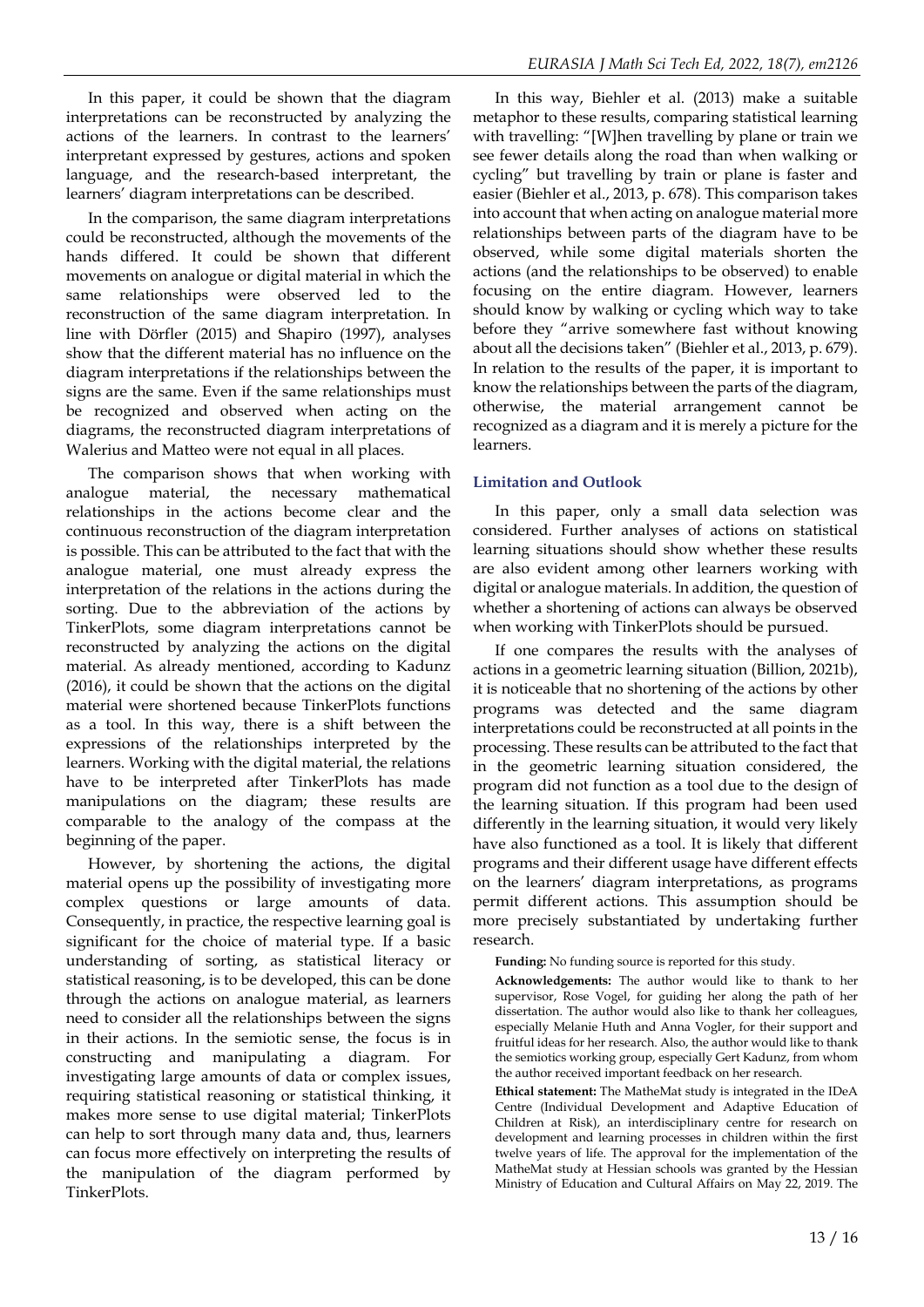two schools where the survey took place were informed about the study in the school conference and approved it on February 21, 2019 and February 25, 2019.

**Consent for publication:** The consent forms from the parents of the two minor children in this paper were obtained and are available from the author. The consent forms take into account that data from the study may be published in scientific articles under anonymisation. In this paper, the names of the students are anonymised to avoid any conclusions about their identity.

**Data sharing and reproducibility:** The data of the study cannot be made available for other researchers and are not accessible for sharing.

**Declaration of interest:** No conflict of interest is declared by the author.

## **REFERENCES**

- Bakker, A., & Hoffmann, M. (2005). Diagrammatic reasoning as the basis for developing concepts: A semiotic analysis of students' learning about statistical distribution. *Educational Studies in Mathematics*, *60,* 333-358. [https://doi.org/10.1007/](https://doi.org/10.1007/s10649-005-5536-8) [s10649-005-5536-8](https://doi.org/10.1007/s10649-005-5536-8)
- Ben-Zvi, D. (2018). Foreword. In A. Leavy, M. Meletiou-Mavrotheris, & E. Paparistodemou (Eds.), *Statistics in early childhood and primary education. Supporting early statistical and probabilistic thinking* (pp. vii-viii). Springer. [https://doi.org/10.1007/978-981-13-](https://doi.org/10.1007/978-981-13-1044-7) [1044-7](https://doi.org/10.1007/978-981-13-1044-7)
- Ben-Zvi, D., & Garfield, J. (2004). Statistical literacy, reasoning, and thinking: Goals, definitions, and challenges. In D. Ben-Zvi, & J. Garfield (Eds.), *The challenge of developing statistical literacy, reasoning and thinking* (pp. 3-15). Kluwer Academic Publisher. <https://doi.org/10.1007/1-4020-2278-6>
- Biehler, R., Ben-Zvi, D., Bakker, A., & Makar, K. (2013). Technology for enhancing statistical reasoning at the school level. In M. A. Clements, A. J. Bishop, C. Keitel, J. Kilpatrick, & F. S. K. Leung (Eds.), *Third international handbook of mathematics education. Springer international handbooks of education* (pp. 643- 689). Springer. [https://doi.org/10.1007/978-1-](https://doi.org/10.1007/978-1-4614-4684-2_21) [4614-4684-2\\_21](https://doi.org/10.1007/978-1-4614-4684-2_21)
- Billion, L. (2021a). The usage of inscriptions mathematical experiences of learners working with diagrams. In J. Novotná & H. Moravá (Eds.), *Proceedings of the International Symposium Elementary Mathematics Teaching. Broadening experiences in elementary school mathematics* (pp. 82-92). <https://semt.cz/proceedings/semt-21.pdf>
- Billion, L. (2021b). Reconstruction of the interpretation of geometric diagrams of primary school children based on actions on various materials – a semiotic perspective on actions. *International Electronic Journal of Mathematics Education, 16*(3), em0650. <https://doi.org/10.29333/iejme/11068>
- Billion, L., & Vogel, R. (2021). Material as an impulse for mathematical actions in primary school – A semiotic perspective on a geometric example. In M.

Inprasitha, N. Changsri, & N. Boonsena (Eds.), *Proceedings of the 44th Conference of the International Group for the Psychology of Mathematics Education* (Vol. 2, pp. 81-88). PME[. https://www.igpme.org/](https://www.igpme.org/wp-content/uploads/2022/04/Volume-2_final.pdf) [wp-content/uploads/2022/04/Volume-](https://www.igpme.org/wp-content/uploads/2022/04/Volume-2_final.pdf)[2\\_final.pdf](https://www.igpme.org/wp-content/uploads/2022/04/Volume-2_final.pdf)

- Carey, S. (1988). Conceptual differences between children and adults. *Mind and Language*, *3*(3), 167- 181. [https://doi.org/10.1111/j.1468-0017.1988.](https://doi.org/10.1111/j.1468-0017.1988.tb00141.x) [tb00141.x](https://doi.org/10.1111/j.1468-0017.1988.tb00141.x)
- Doerr, H., & English, L. (2003). A modeling perspective on students' mathematical reasoning about data. *Journal for Research in Mathematics Education*, *34*(2), 110-136. <https://doi.org/10.2307/30034902>
- Dörfler, W. (2006). Inscriptions as objects of mathematical activities. In J. Maaz, & W. Schlögelmann (Eds.), *New mathematics education research and practice* (pp. 97-111). Sense Publishers. [https://doi.org/10.1163/9789087903510\\_011](https://doi.org/10.1163/9789087903510_011)
- Dörfler, W. (2015). Abstrakte Objekte in der Mathematik [Abstract objects in mathematics]. In G. Kadunz (Ed.), *Semiotische Perspektiven auf das Lernen von Mathematik* [*Semiotic perspectives on learning mathematics*] (pp. 33-49). Springer-Verlag. <https://doi.org/10.1007/978-3-642-55177-2>
- Dörfler, W. (2016). Signs and their use: Peirce and Wittgenstein. In A. Bikner-Ahsbahs, A. Vohns, R. Bruder, O. Schmitt, & W. Dörfler (Eds.), *Theories in and of mathematics education* (pp. 21-31). Springer. <https://doi.org/10.1007/978-3-319-42589-4>
- English, L. D. (2018). Young children's statistical literacy in modelling with data and chance. In A. Leavy, M. Meletiou-Mavrotheris, & E. Paparistodemou (Eds.), *Statistics in early childhood and primary education. Supporting early statistical and probabilistic thinking* (pp. 295-313). Springer. [https://doi.org/10.1007/](https://doi.org/10.1007/978-981-13-1044-7_17) [978-981-13-1044-7\\_17](https://doi.org/10.1007/978-981-13-1044-7_17)
- Friel, S., Curcio, R., & Bright, G. (2001). Making sense of graphs: Critical factors influencing comprehension of instructional implications. *Journal of Research in Mathematics Education*, *32*(2), 124-158. <https://doi.org/10.2307/749671>
- Frischemeier, D. (2020). Building statisticians at an early age–Statistical projects exploring meaningful data in primary school. *Statistics Education Research Journal*, *19*(1), 39-56. [https://doi.org/10.52041/serj.](https://doi.org/10.52041/serj.v19i1.118) [v19i1.118](https://doi.org/10.52041/serj.v19i1.118)
- Graesser, A., Swamer, S., Baggett, W., & Sell, M. (1996). New models of deep comprehension. In B. Britton, & A. Graesser (Eds.), *Models of understanding text* (pp. 1-32). Erlbaum. [https://doi.org/10.4324/](https://doi.org/10.4324/9781315806143) [9781315806143](https://doi.org/10.4324/9781315806143)
- Gravemeijer, K. (2002). Emergent modeling as the basis for an instructional sequence on data analysis. In B. Phillips (Ed.), *Proceedings of the 6 th International*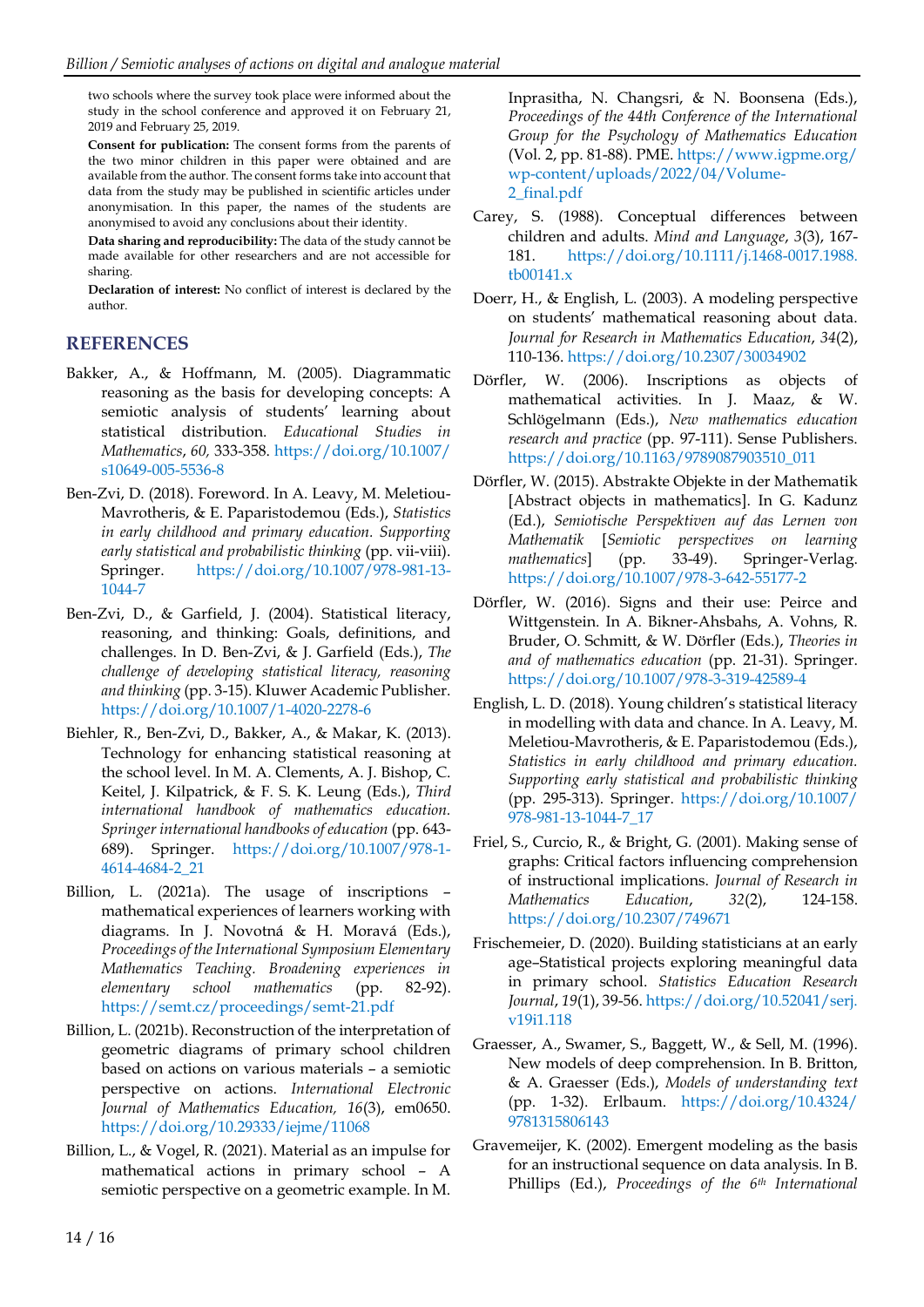*Conference on Teaching Statistics, Developing a Statistically Literate Society*. International Statistical Institute.

- Harradine, A., & Konold, C. (2006). *How representational medium affects the data displays students make* [Paper presentation]. The 7<sup>th</sup> International Conference on Teaching Statistics.
- Harrison, S. (2018). *The impulse to gesture. Where language, minds, and bodies intersect*. Cambridge University Press. <https://doi.org/10.1017/9781108265065.002>
- Hestenes, D. (2013). Modeling theory for math and science education. In R. Lesh, P. L. Galbraith, C. R. Haines, & A. Hurford (Eds.), *Modeling students' mathematical modeling competencies* (pp. 13-42). Springer. [https://doi.org/10.1007/978-94-007-](https://doi.org/10.1007/978-94-007-6271-8_3) [6271-8\\_3](https://doi.org/10.1007/978-94-007-6271-8_3)
- Hoffmann, M. (2006). What is a "semiotic perspective", and what could it be? Some comments on the contributions to this special issue. *Educational Studies in Mathematics*, *61*, 279-291. [https://doi.org](https://doi.org/10.1007/s10649-006-1456-5) [/10.1007/s10649-006-1456-5](https://doi.org/10.1007/s10649-006-1456-5)
- Hoffmann, M. (2010). Diagrams as scaffolds for abductive insights. In *Proceedings of the 24th AAAI Conference on Artificial Intelligence* (pp. 42-49).
- Huth, M. (2022). Handmade diagrams–Learners doing math by using gestures. In *Proceedings of the 12th Congress of the European Society for Research in Mathematics Education.*
- Kadunz, G. (2006). Experiments with diagrams–A semiotic approach. *ZMD–Mathematics Education*, *38*(6), 445-455. [https://doi.org/10.1007/](https://doi.org/10.1007/BF02652781) [BF02652781](https://doi.org/10.1007/BF02652781)
- Kadunz, G. (2016). Geometry, a means of argumentation. In A. Sáenz-Ludloy, & G. Kadunz (Eds.), *Semiotics as a tool for learning mathematics. How to describe the construction, visualisation, and communication of mathematical concepts* (pp. 25-42). Sense Publishers. <https://doi.org/10.1007/978-94-6300-337-7>
- Kendon, A. (1984). Did gesture have the happiness to escape the curse at the confusion of babel? In A. Wolfgang (Ed.), *Nonverbal behaviour. Perspectives applications intercultural insights* (pp. 75-114). Hogrefe.
- Kollosche, D. (2021). Styles of reasoning for mathematics education. *Educational Studies in Mathematics*, *107*, 471-486. [https://doi.org/10.1007/s10649-021-](https://doi.org/10.1007/s10649-021-10046-z) [10046-z](https://doi.org/10.1007/s10649-021-10046-z)
- Konold, C., & Miller, C. (2011). *TinkerPlots 2.0*. Key Curriculum Press.
- Mayring, P. (2014). *Qualitative content analysis: Theoretical foundation, basic procedures and software solutions.* Klagenfurt. [https://doi.org/10.1007/978-94-017-](https://doi.org/10.1007/978-94-017-9181-6_13) [9181-6\\_13](https://doi.org/10.1007/978-94-017-9181-6_13)
- Moreno-Armella, L., & Sriraman, B. (2010). Symbols and mediation in mathematics education. In B. Sriraman, & L. English (Eds.), *Theories of mathematics education* (pp. 213-232). Springer. [https://doi.org/10.1007/978-3-642-00742-2\\_22](https://doi.org/10.1007/978-3-642-00742-2_22)
- Peirce, C. S. (1899-1900[c.]). *Notes on topical geometry*. MS [R] 142.
- Peirce, C. S. (1976). *The new elements of mathematics* (NEM), vol. IV (Ed. C. Eisele). De Gruyter. <https://doi.org/10.1515/9783110805888>
- Peirce, C. S. (CP). *Collected papers of Charles Sanders Peirce* (Volumes I-VI, ed. by C. Hartshorne and P. Weiss, 1931-1935, Volumes VII-VIII, ed. by A.W. Burks, 1958). Harvard UP.
- Schreiber, C. (2013). Semiotic processes in chat-based problem-solving situations. *Educational Studies Mathematics*, *82*, 51-73. [https://doi.org/10.1007/](https://doi.org/10.1007/s10649-012-9417-7) [s10649-012-9417-7](https://doi.org/10.1007/s10649-012-9417-7)
- Shapiro, S. (1997). *Philosophy of mathematics: Structure and ontology.* Oxford University Press.
- Sriraman, B., & Chernoff, E. J. (2020). Probabilistic and statistical thinking. In S. Lerman (Ed.), *Encyclopedia of mathematics education* (pp. 675-681). Springer. [https://doi.org/10.1007/978-3-030-15789-](https://doi.org/10.1007/978-3-030-15789-0_100003) 0 100003
- Villamor, G., Willis, D., & Wroblewski, L. (2010). *Touch gesture reference guide*. [https://www.lukew.com/](https://www.lukew.com/ff/entry.asp?1071) [ff/entry.asp?1071](https://www.lukew.com/ff/entry.asp?1071)
- Vogel, R. (2017). "wenn man da von oben guckt sieht das aus als ob…"–Die, Dimensionslücke' zwischen zweidimensionaler Darstellung dreidimensionaler Objekte im multimodalen Austausch ["when you look from above it looks as if..." –The 'dimensional gap' between two-dimensional representation of three-dimensional objects in multimodal exchange]. In M. Beck, & R. Vogel (Eds.), *Geometrische Aktivitäten und Gespräche von Kindern im Blick qualitativen Forschens Mehrperspektivische Ergebnisse aus den Projekten erStMaL und MaKreKi* [*Geometric activities and conversations of children in the perspective of qualitative research Multi-perspective results from the projects erStMaL and MaKreKi*] (pp. 61-75). Waxmann.
- Vogel, R., & Huth, M. (2020). Modusschnittstellen in mathematischen Lernprozessen. Handlungen am Material und Gesten als diagrammatische Tätigkeit [Mode interfaces in mathematical learning processes. Actions on the material and gestures as a diagrammatic activity]. In G. Kadunz (Ed.), *Zeichen und Sprache im Mathematikunterricht– Semiotik in Theorie und Praxis* [*Signs and language in mathematics lessons–Semiotics in theory and practice*]*.* Springer. [https://doi.org/10.1007/978-3-662-](https://doi.org/10.1007/978-3-662-61194-4) [61194-4](https://doi.org/10.1007/978-3-662-61194-4)